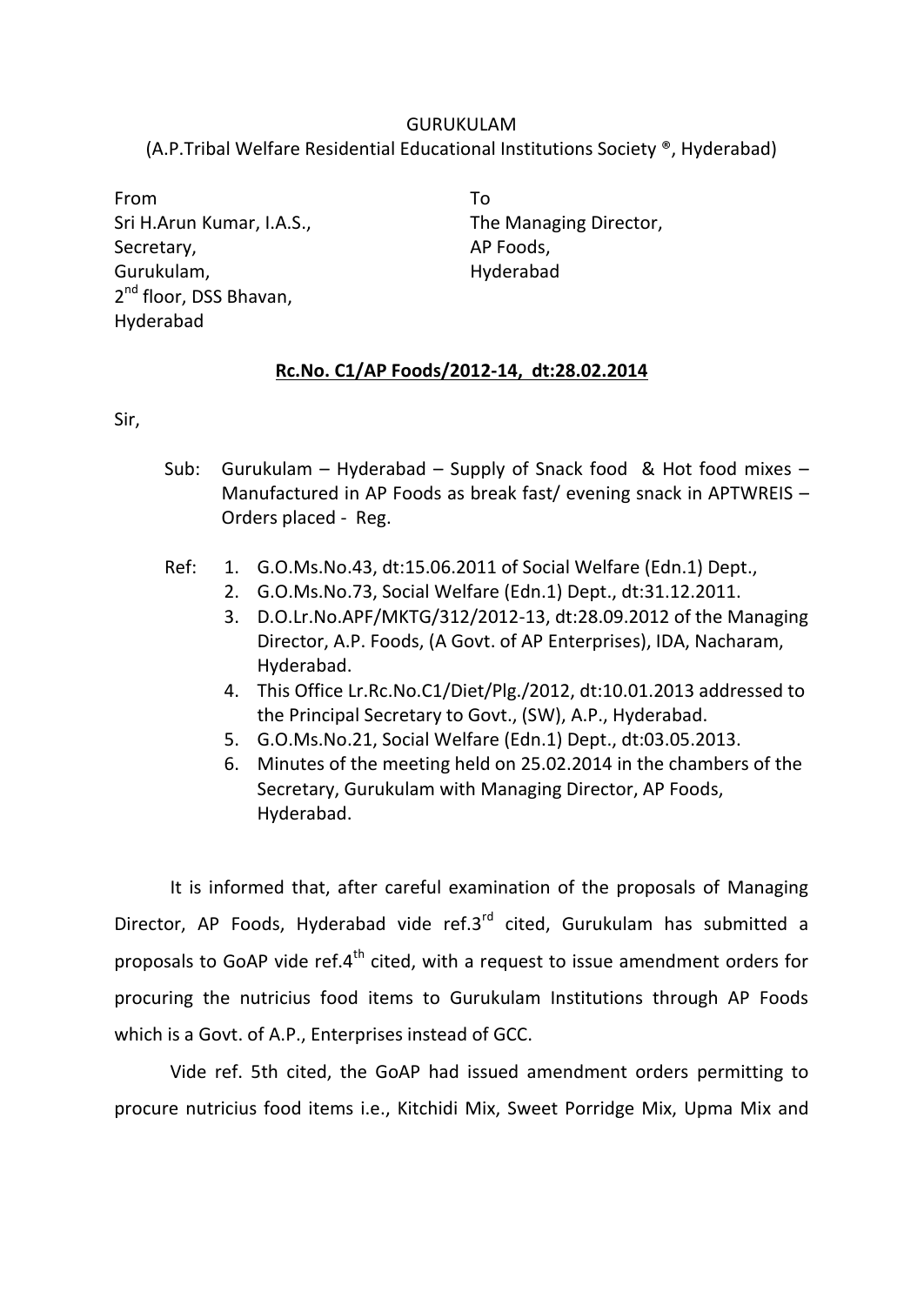Ready to eat Snack food to all Gurukulam Institutions through AP Foods which is a Govt. of A.P., Enterprise instead of GCC.

Vide ref.6<sup>th</sup> cited, the following decisions have been taken in the meeting held on 25.02.2014 on the course of supply of AP Food items to all Gurukulam Institutions by the Secretary, Gurukulam and also the Managing Director, AP Foods, Hyderabad.

- 1. Placing a consolidated indent for 90% enrolled strength for each institution initially for a period of one month i.e., March, 2014 from Gurukulam Head Office level.
- 2. The Head of the institutions shall send the indent for required quantity of food items by way of SMS to the identified mobile number in AP Foods (or) through e.mail to AP Foods, Hyderabad and from the next month onwards based on the Closing balance of food items which were supplied previous month.
- 3. The Managing Director, AP Foods, Hyderabad has agreed to supply the required food items to the institution points directly instead of nearest ICDS points.
- 4. Initially the payment will be made by the Head of the Institutions concerned and the bills will be cleared after one month by way of Demand Draft (or) through Online to MD, AP Foods from the date of supply of the food items.
- 5. The Managing Director, AP Foods has agreed the proposal and also agreed to furnish the institution wise bill duly furnishing the stock entry certificate in duplicate along with delivery challn for necessary payments by the institutions.
- 6. AP foods is requested to send literature with regard to storage tips and method of preparation of these ready to eat food to all institutions.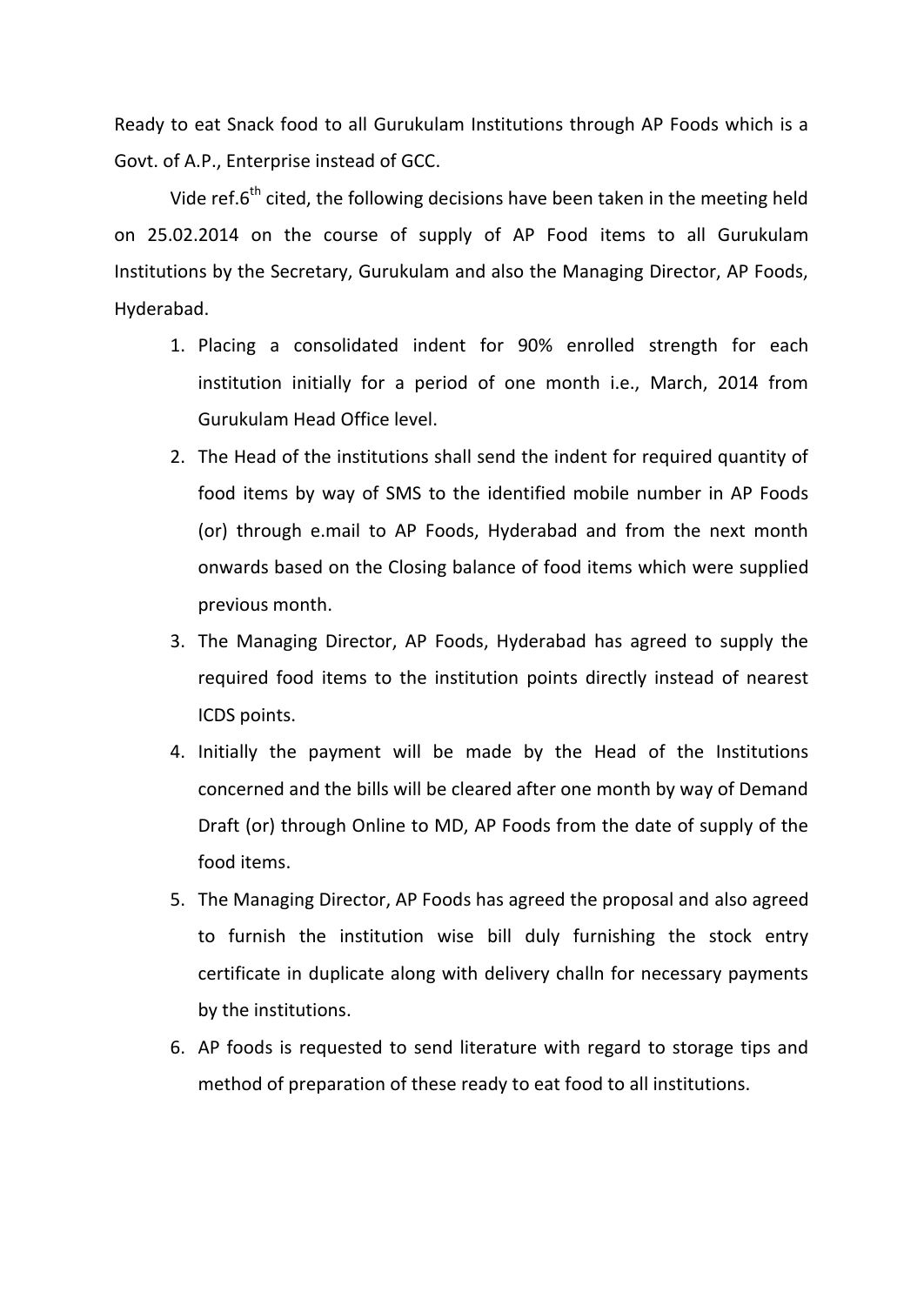Initially the first indent is being placed by the Gurukulam Head Office and I am herewith enclosing a consolidated indent for supply of Upma Mix, Kitchidi Mix, Sweet Porridge and evening snack food to all TW Residential Schools / Colleges / KGBVs and Mini Gurukulams for one month i.e., March, 2014. Indent from April  $1^{st}$ onwards will be given by concerned Institutions only.

The Managing Director, AP Foods, Hyderabad is hereby requested to arrange to supply the indented items to the institutions directly along with bill in duplicate and delivery challan in favour of the Principals concerned for making necessary payment.

Yours faithfully,

Encls: Indent for one month.

## **Secretary**

Copy to all the Principals / OSDs / SOs / HMs of RS/RJC/KGBV & Mini Gurukulams in the state.

Copy to all the Project Officers of ITDAs / Addl. Jt. Collectors of Non-ITDA districts for information.

Copy submitted to Commissioner of Tribal Welfare, A.P., Hyderabad for favour of kind information.

Copy submitted the Principal Secretary to Govt., TW Department, GoAP, Hyderabad for favour of kind information.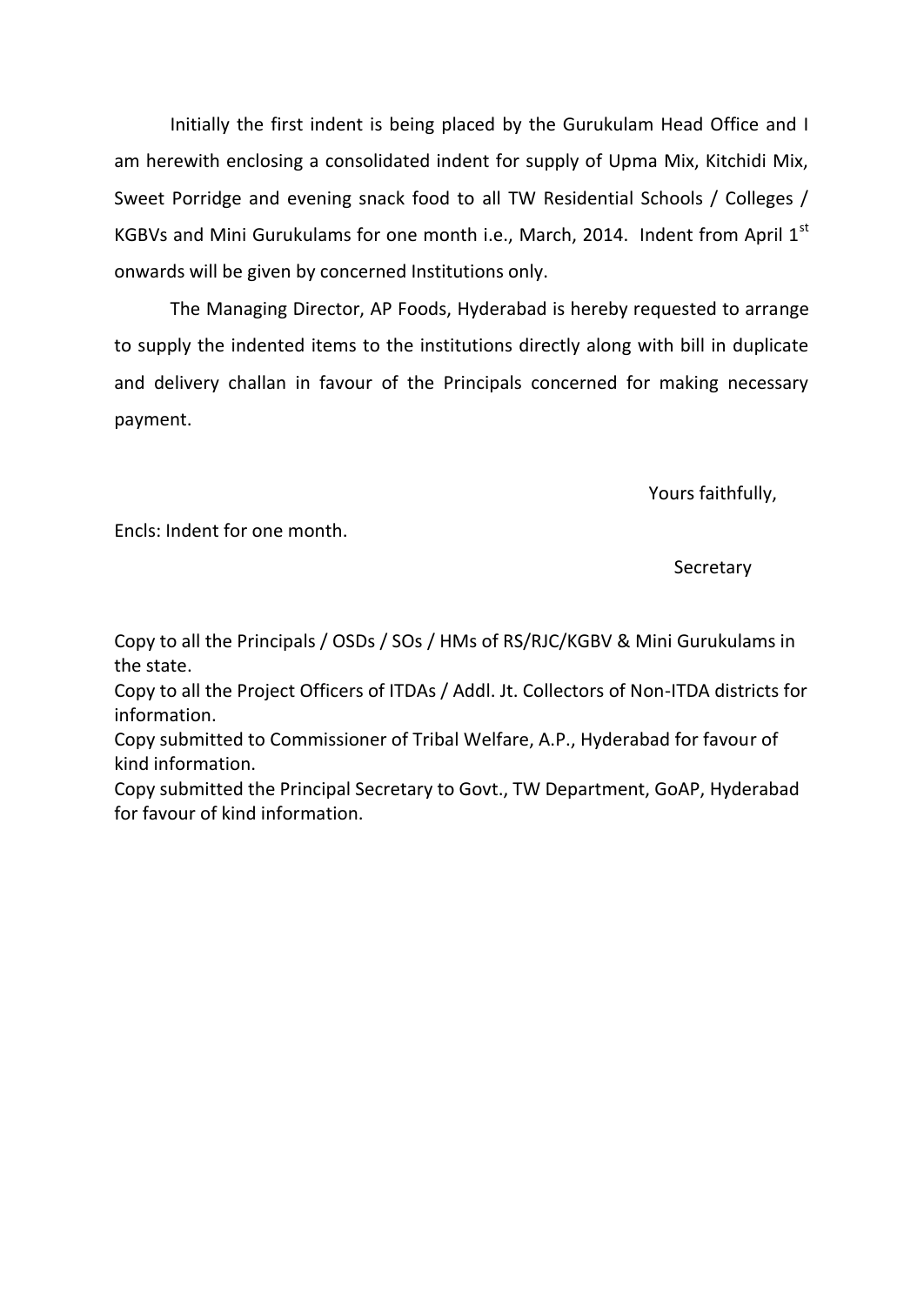## **Gurukulam RESIDENTIAL SCHOOL WISE, ITEM WISE, QUANTITY WISE REQUIREMENT OF A.P.FOODS MATERIAL FOR ONE MONTH i.e., MARCH, 2014**

|                |                 |                         |             |                      |                                                                                     | Upma Mix                             |                                                                                  | Kitchidi Mix                         |                                                                                     | Sweet Porridge                       |                                                                               | <b>Evening Snacks</b>              |              |                                      |                                            |
|----------------|-----------------|-------------------------|-------------|----------------------|-------------------------------------------------------------------------------------|--------------------------------------|----------------------------------------------------------------------------------|--------------------------------------|-------------------------------------------------------------------------------------|--------------------------------------|-------------------------------------------------------------------------------|------------------------------------|--------------|--------------------------------------|--------------------------------------------|
| SI. No         | <b>District</b> | Name of the institution | Type        | Enrolled<br>Strength | 1 bag<br>contains 20<br>kgs. Hence,<br>Rounded to<br>nearest Kgs.<br>More (or) less | Total cost @<br>Rs.47.25/- per<br>КG | 1 bag contains<br>20 kgs. Hence,<br>Rounded to<br>nearest Kgs.<br>More (or) less | Total cost @<br>Rs.47.25/- per<br>ΚG | 1 bag<br>contains 20<br>kgs. Hence,<br>Rounded to<br>nearest Kgs.<br>More (or) less | Total cost @<br>Rs.47.25/- per<br>KG | bag contains<br>20 kgs. Hence<br>Rounded to<br>nearest Kgs.<br>More (or) less | Total cost @<br>Rs.52.50 per<br>KG | Net Quantity | <b>Total material</b><br>cost in Rs. | Cell No. of the Head<br>of the Institution |
|                | Adilabad        | Adilabad (B)            | <b>RS</b>   | 441                  | 200.00                                                                              | 9450.00                              | 200.00                                                                           | 9450.00                              | 200.00                                                                              | 9450.00                              | 140.00                                                                        | 7350.00                            | 740.00       | 35700.00                             | 9490957297                                 |
| $\overline{2}$ | Adilabad        | Echoda (G)              | <b>RS</b>   | 428                  | 180.00                                                                              | 8505.00                              | 180.00                                                                           | 8505.00                              | 180.00                                                                              | 8505.00                              | 120.00                                                                        | 6300.00                            | 660.00       | 31815.00                             | 9490957301                                 |
| 3              | Adilabad        | Echoda (B)              | RS          | 470                  | 200.00                                                                              | 9450.00                              | 200.00                                                                           | 9450.00                              | 200.00                                                                              | 9450.00                              | 140.00                                                                        | 7350.00                            | 740.00       | 35700.00                             | 9490957300                                 |
| $\overline{4}$ | Adilabad        | Kerameri (B) (Asifabad) | RS          | 617                  | 260.00                                                                              | 12285.00                             | 260.00                                                                           | 12285.00                             | 260.00                                                                              | 12285.00                             | 180.00                                                                        | 9450.00                            | 960.00       | 46305.00                             | 9490957303                                 |
| 5              | Adilabad        | Asifabad (G)            | RS          | $\overline{573}$     | 240.00                                                                              | 11340.00                             | 240.00                                                                           | 11340.00                             | 240.00                                                                              | 11340.00                             | 180.00                                                                        | 9450.00                            | 900.00       | 43470.00                             | 9490957299                                 |
| 6              | Adilabad        | Utnoor (B)              | RS          | 481                  | 200.00                                                                              | 9450.00                              | 200.00                                                                           | 9450.00                              | 200.00                                                                              | 9450.00                              | 140.00                                                                        | 7350.00                            | 740.00       | 35700.00                             | 9490957294                                 |
|                | Adilabad        | Adilabad (B)            | <b>RJC</b>  | 258                  | 140.00                                                                              | 6615.00                              | 140.00                                                                           | 6615.00                              | 140.00                                                                              | 6615.00                              | 100.00                                                                        | 5250.00                            | 520.00       | 25095.00                             | 9490957298                                 |
| 8              | Adilabad        | Echoda (G)              | <b>RJC</b>  | 291                  | 140.00                                                                              | 6615.00                              | 140.00                                                                           | 6615.00                              | 140.00                                                                              | 6615.00                              | 100.00                                                                        | 5250.00                            | 520.00       | 25095.00                             | 9490957302                                 |
| 9              | Adilabad        | Asifabad (G)            | <b>RJC</b>  | 350                  | 180.00                                                                              | 8505.00                              | 180.00                                                                           | 8505.00                              | 180.00                                                                              | 8505.00                              | 120.00                                                                        | 6300.00                            | 660.00       | 31815.00                             | 9490957299                                 |
| 10             | Adilabad        | Narnoor (B)             | <b>RJC</b>  | 425                  | 220.00                                                                              | 10395.00                             | 220.00                                                                           | 10395.00                             | 220.00                                                                              | 10395.00                             | 160.00                                                                        | 8400.00                            | 820.00       | 39585.00                             | 9490957307                                 |
| 11             | Adilabad        | Utnoor (G)              | <b>RJC</b>  | 359                  | 180.00                                                                              | 8505.00                              | 180.00                                                                           | 8505.00                              | 180.00                                                                              | 8505.00                              | 120.00                                                                        | 6300.00                            | 660.00       | 31815.00                             | 9490957306                                 |
| 12             | Adilabad        | Utnoor (B)              | <b>RJC</b>  | 462                  | 240.00                                                                              | 11340.00                             | 240.00                                                                           | 11340.00                             | 240.00                                                                              | 11340.00                             | 160.00                                                                        | 8400.00                            | 880.00       | 42420.00                             | 9490957305                                 |
| 13             | Adilabad        | Bela                    | <b>MG</b>   | 125                  | 40.00                                                                               | 1890.00                              | 40.00                                                                            | 1890.00                              | 40.00                                                                               | 1890.00                              | 40.00                                                                         | 2100.00                            | 160.00       | 7770.00                              | 9491398962                                 |
| 14             | Adilabad        | Neredigunda             | <b>MG</b>   | 150                  | 60.00                                                                               | 2835.00                              | 60.00                                                                            | 2835.00                              | 60.00                                                                               | 2835.00                              | 40.00                                                                         | 2100.00                            | 220.00       | 10605.00                             | 9491398964                                 |
| 15             | Adilabad        | Mamada                  | <b>MG</b>   | 150                  | 60.00                                                                               | 2835.00                              | 60.00                                                                            | 2835.00                              | 60.00                                                                               | 2835.00                              | 40.00                                                                         | 2100.00                            | 220.00       | 10605.00                             | 9491398963                                 |
| 16             | Adilabad        | Lokari-K                | <b>MG</b>   | 150                  | 60.00                                                                               | 2835.00                              | 60.00                                                                            | 2835.00                              | 60.00                                                                               | 2835.00                              | 40.00                                                                         | 2100.00                            | 220.00       | 10605.00                             | 9491398965                                 |
| 17             | Adilabad        | Jainad                  | <b>KGBV</b> | 132                  | 60.00                                                                               | 2835.00                              | 60.00                                                                            | 2835.00                              | 60.00                                                                               | 2835.00                              | 40.00                                                                         | 2100.00                            | 220.00       | 10605.00                             | 9493548675                                 |
| 18             | Adilabad        | Thamsi                  | <b>KGBV</b> | $\overline{179}$     | 80.00                                                                               | 3780.00                              | 80.00                                                                            | 3780.00                              | 80.00                                                                               | 3780.00                              | 60.00                                                                         | 3150.00                            | 300.00       | 14490.00                             | 9493548676                                 |
| 19             | Adilabad        | Keramerri               | <b>KGBV</b> | 157                  | 60.00                                                                               | 2835.00                              | 60.00                                                                            | 2835.00                              | 60.00                                                                               | 2835.00                              | 40.00                                                                         | 2100.00                            | 220.00       | 10605.00                             | 9493548678                                 |
| 20             | Adilabad        | Tiryani                 | <b>KGBV</b> | 103                  | 40.00                                                                               | 1890.00                              | 40.00                                                                            | 1890.00                              | 40.00                                                                               | 1890.00                              | 40.00                                                                         | 2100.00                            | 160.00       | 7770.00                              | 9493548668                                 |
| 21             | Adilabad        | <b>Boath</b>            | <b>KGBV</b> | 200                  | 80.00                                                                               | 3780.00                              | 80.00                                                                            | 3780.00                              | 80.00                                                                               | 3780.00                              | 60.00                                                                         | 3150.00                            | 300.00       | 14490.00                             | 9493548670                                 |
| 22             | Adilabad        | Khanapur                | <b>KGBV</b> | 158                  | 60.00                                                                               | 2835.00                              | 60.00                                                                            | 2835.00                              | 60.00                                                                               | 2835.00                              | 40.00                                                                         | 2100.00                            | 220.00       | 10605.00                             | 9493548671                                 |
| 23             | Adilabad        | Kadam                   | <b>KGBV</b> | 190                  | 80.00                                                                               | 3780.00                              | 80.00                                                                            | 3780.00                              | 80.00                                                                               | 3780.00                              | 60.00                                                                         | 3150.00                            | 300.00       | 14490.00                             | 9493548677                                 |
| 24             | Adilabad        | <b>Dandepally</b>       | <b>KGBV</b> | $\overline{113}$     | 40.00                                                                               | 1890.00                              | 40.00                                                                            | 1890.00                              | 40.00                                                                               | 1890.00                              | 40.00                                                                         | 2100.00                            | 160.00       | 7770.00                              | 9493548669                                 |
| 25             | Adilabad        | Kouthala                | <b>KGBV</b> | 188                  | 80.00                                                                               | 3780.00                              | 80.00                                                                            | 3780.00                              | 80.00                                                                               | 3780.00                              | 60.00                                                                         | 3150.00                            | 300.00       | 14490.00                             | 9493548679                                 |
| 26             | Adilabad        | Utnoor                  | <b>KGBV</b> | 191                  | 80.00                                                                               | 3780.00                              | 80.00                                                                            | 3780.00                              | 80.00                                                                               | 3780.00                              | 60.00                                                                         | 3150.00                            | 300.00       | 14490.00                             | 9493548672                                 |
| 27             | Adilabad        | Narnoor                 | <b>KGBV</b> | 170                  | 80.00                                                                               | 3780.00                              | 80.00                                                                            | 3780.00                              | 80.00                                                                               | 3780.00                              | 60.00                                                                         | 3150.00                            | 300.00       | 14490.00                             | 9493548673                                 |
| 28             | Adilabad        | Indaravelli             | <b>KGBV</b> | 192                  | 80.00                                                                               | 3780.00                              | 80.00                                                                            | 3780.00                              | 80.00                                                                               | 3780.00                              | 60.00                                                                         | 3150.00                            | 300.00       | 14490.00                             | 9493548674                                 |
| 29             | Adilabad        | Siripur                 | <b>KGBV</b> | 140                  | 60.00                                                                               | 2835.00                              | 60.00                                                                            | 2835.00                              | 60.00                                                                               | 2835.00                              | 40.00                                                                         | 2100.00                            | 220.00       | 10605.00                             | 9493548680                                 |
|                |                 | <b>District total</b>   |             | 7843                 | 3480.00                                                                             | 164430.00                            | 3480.00                                                                          | 164430.00                            | 3480.00                                                                             | 164430.00                            | 2480.00                                                                       | 130200.00                          | 12920.00     | 623490.00                            |                                            |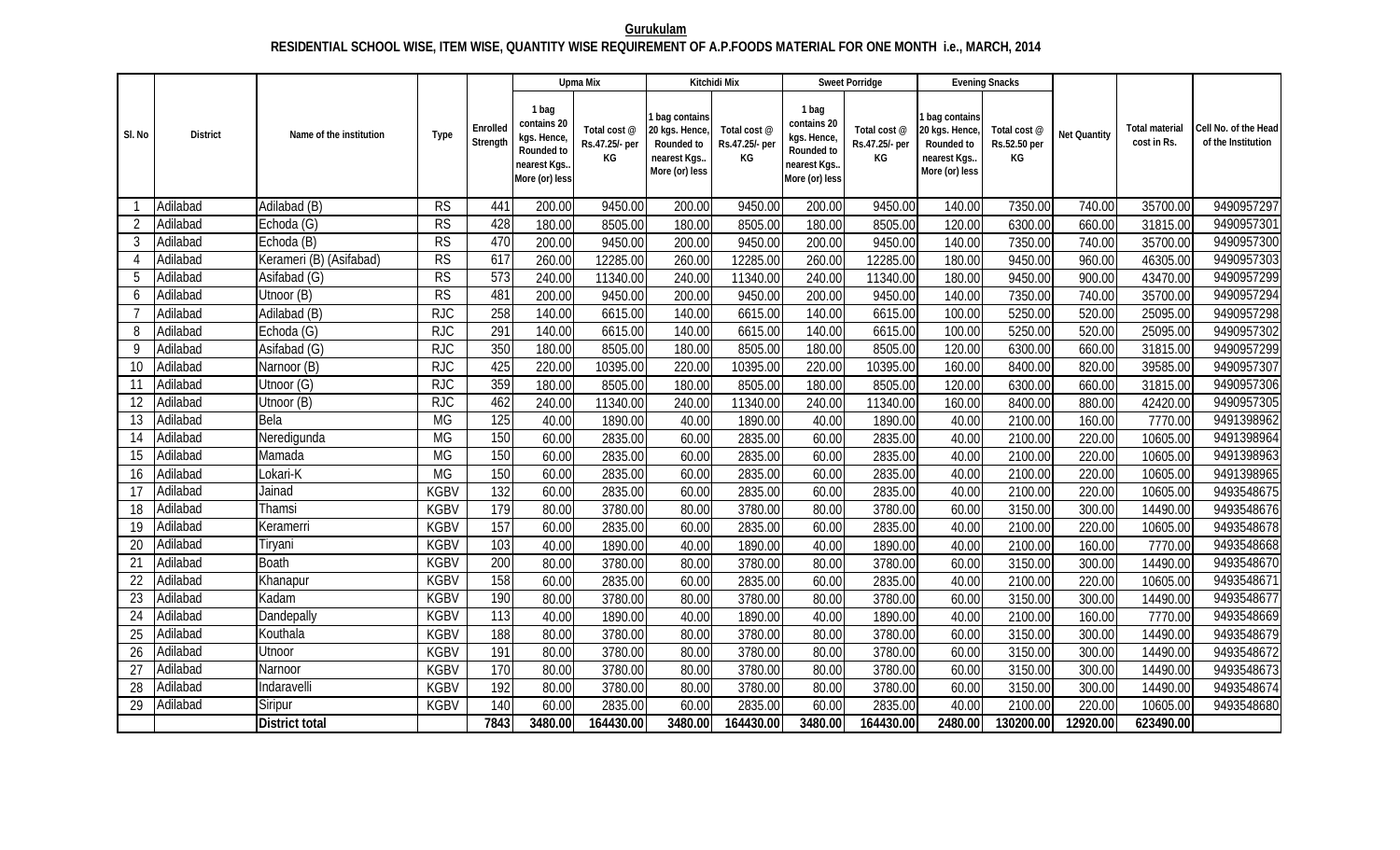|        |               |                         |                        |                      |                                                                                     | Upma Mix                             |                                                                                | Kitchidi Mix                         |                                                                                     | Sweet Porridge                       |                                                                               | <b>Evening Snacks</b>              |              |                                      |                                            |
|--------|---------------|-------------------------|------------------------|----------------------|-------------------------------------------------------------------------------------|--------------------------------------|--------------------------------------------------------------------------------|--------------------------------------|-------------------------------------------------------------------------------------|--------------------------------------|-------------------------------------------------------------------------------|------------------------------------|--------------|--------------------------------------|--------------------------------------------|
| SI. No | District      | Name of the institution | Type                   | Enrolled<br>Strength | 1 bag<br>contains 20<br>kgs. Hence,<br>Rounded to<br>nearest Kgs.<br>More (or) less | Total cost @<br>Rs.47.25/- per<br>КG | bag contains<br>20 kgs. Hence,<br>Rounded to<br>nearest Kgs.<br>More (or) less | Total cost @<br>Rs.47.25/- per<br>КG | 1 bag<br>contains 20<br>kgs. Hence,<br>Rounded to<br>nearest Kgs.<br>More (or) less | Total cost @<br>Rs.47.25/- per<br>КG | bag contains<br>20 kgs. Hence<br>Rounded to<br>nearest Kgs.<br>More (or) less | Total cost @<br>Rs.52.50 per<br>KG | Net Quantity | <b>Total material</b><br>cost in Rs. | Cell No. of the Head<br>of the Institution |
| 30     | Anantapur     | Gollaladoddi (B)        | <b>RS</b>              | 463                  | 200.00                                                                              | 9450.00                              | 200.00                                                                         | 9450.00                              | 200.00                                                                              | 9450.00                              | 140.00                                                                        | 7350.00                            | 740.00       | 35700.00                             | 9490957327                                 |
| 31     | Anantapur     | Tanakallu (G)           | $\overline{\text{RS}}$ | 489                  | 200.00                                                                              | 9450.00                              | 200.00                                                                         | 9450.00                              | 200.00                                                                              | 9450.00                              | 140.00                                                                        | 7350.00                            | 740.00       | 35700.00                             | 9490957332                                 |
| 32     | Anantapur     | Gorantla                | <b>KGBV</b>            | 200                  | 80.00                                                                               | 3780.00                              | 80.00                                                                          | 3780.00                              | 80.00                                                                               | 3780.00                              | 60.00                                                                         | 3150.00                            | 300.00       | 14490.00                             | 9493548717                                 |
| 33     | Anantapur     | Mudigubba               | <b>KGBV</b>            | 186                  | 80.00                                                                               | 3780.00                              | 80.00                                                                          | 3780.00                              | 80.00                                                                               | 3780.00                              | 60.00                                                                         | 3150.00                            | 300.00       | 14490.00                             | 9493548718                                 |
| 34     | Anantapur     | Nallamada               | <b>KGBV</b>            | 200                  | 80.00                                                                               | 3780.00                              | 80.00                                                                          | 3780.00                              | 80.00                                                                               | 3780.00                              | 60.00                                                                         | 3150.00                            | 300.00       | 14490.00                             | 9493548719                                 |
| 35     | Anantapur     | Talupula                | <b>KGBV</b>            | 200                  | 80.00                                                                               | 3780.00                              | 80.00                                                                          | 3780.00                              | 80.00                                                                               | 3780.00                              | 60.00                                                                         | 3150.00                            | 300.00       | 14490.00                             | 9493548720                                 |
| 36     | Anantapur     | O.D.Cheruvu             | <b>KGBV</b>            | 200                  | 80.00                                                                               | 3780.00                              | 80.00                                                                          | 3780.00                              | 80.00                                                                               | 3780.00                              | 60.00                                                                         | 3150.00                            | 300.00       | 14490.00                             | 9493548721                                 |
| 37     | Anantapur     | Tanakallu (G)           | COE                    | 80                   | 40.00                                                                               | 1890.00                              | 40.00                                                                          | 1890.00                              | 40.00                                                                               | 1890.00                              | 20.00                                                                         | 1050.00                            | 140.00       | 6720.00                              | 9704583019                                 |
|        |               | <b>District total</b>   |                        | 2018                 | 840.00                                                                              | 39690.00                             | 840.00                                                                         | 39690.00                             | 840.00                                                                              | 39690.00                             | 600.00                                                                        | 31500.00                           | 3120.00      | 150570.00                            |                                            |
| 38     | Chittoor      | Renigunta (B)           | RS                     | 512                  | 220.00                                                                              | 10395.00                             | 220.00                                                                         | 10395.00                             | 220.00                                                                              | 10395.00                             | 160.00                                                                        | 8400.00                            | 820.00       | 39585.00                             | 9490957263                                 |
| 39     | Chittoor      | Srikalahasthi (G)       | RS                     | 480                  | 200.00                                                                              | 9450.00                              | 200.00                                                                         | 9450.00                              | 200.00                                                                              | 9450.00                              | 140.00                                                                        | 7350.00                            | 740.00       | 35700.00                             | 9490957262                                 |
| 40     | Chittoor      | Srikalahasthi (COE)     | <b>RJC</b>             | 124                  | 60.00                                                                               | 2835.00                              | 60.00                                                                          | 2835.00                              | 60.00                                                                               | 2835.00                              | 40.00                                                                         | 2100.00                            | 220.00       | 10605.00                             | 9490957264                                 |
| 41     | Chittoor      | Santhipuram             | <b>KGBV</b>            | 200                  | 80.00                                                                               | 3780.00                              | 80.00                                                                          | 3780.00                              | 80.00                                                                               | 3780.00                              | 60.00                                                                         | 3150.00                            | 300.00       | 14490.00                             | 9493548650                                 |
| 42     | Chittoor      | Mulkalacheruvu          | <b>KGBV</b>            | 200                  | 80.00                                                                               | 3780.00                              | 80.00                                                                          | 3780.00                              | 80.00                                                                               | 3780.00                              | 60.00                                                                         | 3150.00                            | 300.00       | 14490.00                             | 9493548648                                 |
| 43     | Chittoor      | Kalakada                | <b>KGBV</b>            | 200                  | 80.00                                                                               | 3780.00                              | 80.00                                                                          | 3780.00                              | 80.00                                                                               | 3780.00                              | 60.00                                                                         | 3150.00                            | 300.00       | 14490.00                             | 9493548649                                 |
|        |               | <b>District total</b>   |                        | 1716                 | 720.00                                                                              | 34020.00                             | 720.00                                                                         | 34020.00                             | 720.00                                                                              | 34020.00                             | 520.00                                                                        | 27300.00                           | 2680.00      | 129360.00                            |                                            |
| 44     | East Godavari | Y.Ramavaram (G)         | <b>RS</b>              | 462                  | 200.00                                                                              | 9450.00                              | 200.00                                                                         | 9450.00                              | 200.00                                                                              | 9450.00                              | 140.00                                                                        | 7350.00                            | 740.00       | 35700.00                             | 9490957247                                 |
| 45     | East Godavari | Addateegala (B)         | $\overline{\text{RS}}$ | 455                  | 200.00                                                                              | 9450.00                              | 200.00                                                                         | 9450.00                              | 200.00                                                                              | 9450.00                              | 140.00                                                                        | 7350.00                            | 740.00       | 35700.00                             | 9490957237                                 |
| 46     | East Godavari | Rajavommangi (G)        | $\overline{\text{RS}}$ | 477                  | 200.00                                                                              | 9450.00                              | 200.00                                                                         | 9450.00                              | 200.00                                                                              | 9450.00                              | 140.00                                                                        | 7350.00                            | 740.00       | 35700.00                             | 9490957245                                 |
| 47     | East Godavari | Maredumilli (B)         | <b>RS</b>              | 612                  | 260.00                                                                              | 12285.00                             | 260.00                                                                         | 12285.00                             | 260.00                                                                              | 12285.00                             | 180.00                                                                        | 9450.00                            | 960.00       | 46305.00                             | 9490957239                                 |
| 48     | East Godavari | R.C.Varam (B)           | <b>RS</b>              | 432                  | 180.00                                                                              | 8505.00                              | 180.00                                                                         | 8505.00                              | 180.00                                                                              | 8505.00                              | 120.00                                                                        | 6300.00                            | 660.00       | 31815.00                             | 9490957241                                 |
| 49     | East Godavari | R.C.Varam (G)           | <b>RS</b>              | 479                  | 200.00                                                                              | 9450.00                              | 200.00                                                                         | 9450.00                              | 200.00                                                                              | 9450.00                              | 140.00                                                                        | 7350.00                            | 740.00       | 35700.00                             | 9490957244                                 |
| 50     | East Godavari | Y.Ramavaram (G)         | <b>RJC</b>             | 301                  | 160.00                                                                              | 7560.00                              | 160.00                                                                         | 7560.00                              | 160.00                                                                              | 7560.00                              | 100.00                                                                        | 5250.00                            | 580.00       | 27930.00                             | 9490957248                                 |
| 51     | East Godavari | Addateegala (B)         | <b>RJC</b>             | 201                  | 100.00                                                                              | 4725.00                              | 100.00                                                                         | 4725.00                              | 100.00                                                                              | 4725.00                              | 80.00                                                                         | 4200.00                            | 380.00       | 18375.00                             | 9490957238                                 |
| 52     | East Godavari | Rajavommangi (G)        | <b>RJC</b>             | 361                  | 180.00                                                                              | 8505.00                              | 180.00                                                                         | 8505.00                              | 180.00                                                                              | 8505.00                              | 120.00                                                                        | 6300.00                            | 660.00       | 31815.00                             | 9490957246                                 |
| 53     | East Godavari | R.C.Varam (B)           | <b>RJC</b>             | 259                  | 140.00                                                                              | 6615.00                              | 140.00                                                                         | 6615.00                              | 140.00                                                                              | 6615.00                              | 100.00                                                                        | 5250.00                            | 520.00       | 25095.00                             | 9490957242                                 |
| 54     | East Godavari | R.C.Varam (G)           | <b>RJC</b>             | 355                  | 180.00                                                                              | 8505.00                              | 180.00                                                                         | 8505.00                              | 180.00                                                                              | 8505.00                              | 120.00                                                                        | 6300.00                            | 660.00       | 31815.00                             | 9490957243                                 |
| 55     | East Godavari | Maredumilli (B)         | <b>RJC</b>             | 200                  | 100.00                                                                              | 4725.00                              | 100.00                                                                         | 4725.00                              | 100.00                                                                              | 4725.00                              | 80.00                                                                         | 4200.00                            | 380.00       | 18375.00                             | 9490957240                                 |
|        |               | <b>District total</b>   |                        | 4594                 | 2100.00                                                                             | 99225.00                             | 2100.00                                                                        | 99225.00                             | 2100.00                                                                             | 99225.00                             | 1460.00                                                                       | 76650.00                           | 7760.00      | 374325.00                            |                                            |
| 56     | Guntur        | Nagarjunasagar (B)      | <b>RS</b>              | 479                  | 200.00                                                                              | 9450.00                              | 200.00                                                                         | 9450.00                              | 200.00                                                                              | 9450.00                              | 140.00                                                                        | 7350.00                            | 740.00       | 35700.00                             | 9490957256                                 |
| 57     | Guntur        | Gudipaticheruvu         | <b>MG</b>              | 180                  | 60.00                                                                               | 2835.00                              | 60.00                                                                          | 2835.00                              | 60.00                                                                               | 2835.00                              | 60.00                                                                         | 3150.00                            | 240.00       | 11655.00                             | 9491030255                                 |
| 58     | Guntur        | Macherla                | <b>KGBV</b>            | 200                  | 80.00                                                                               | 3780.00                              | 80.00                                                                          | 3780.00                              | 80.00                                                                               | 3780.00                              | 60.00                                                                         | 3150.00                            | 300.00       | 14490.00                             | 9493548642                                 |
| 59     | Guntur        | Durgi                   | <b>KGBV</b>            | 200                  | 80.00                                                                               | 3780.00                              | 80.00                                                                          | 3780.00                              | 80.00                                                                               | 3780.00                              | 60.00                                                                         | 3150.00                            | 300.00       | 14490.00                             | 9493548643                                 |
| 60     | Guntur        | Veldurthi               | <b>KGBV</b>            | 200                  | 80.00                                                                               | 3780.00                              | 80.00                                                                          | 3780.00                              | 80.00                                                                               | 3780.00                              | 60.00                                                                         | 3150.00                            | 300.00       | 14490.00                             | 9493548644                                 |
| 61     | Guntur        | Bollapally              | <b>KGBV</b>            | 200                  | 80.00                                                                               | 3780.00                              | 80.00                                                                          | 3780.00                              | 80.00                                                                               | 3780.00                              | 60.00                                                                         | 3150.00                            | 300.00       | 14490.00                             | 9493548641                                 |
|        |               | <b>District total</b>   |                        | 1459                 | 580.00                                                                              | 27405.00                             | 580.00                                                                         | 27405.00                             | 580.00                                                                              | 27405.00                             | 440.00                                                                        | 23100.00                           | 2180.00      | 105315.00                            |                                            |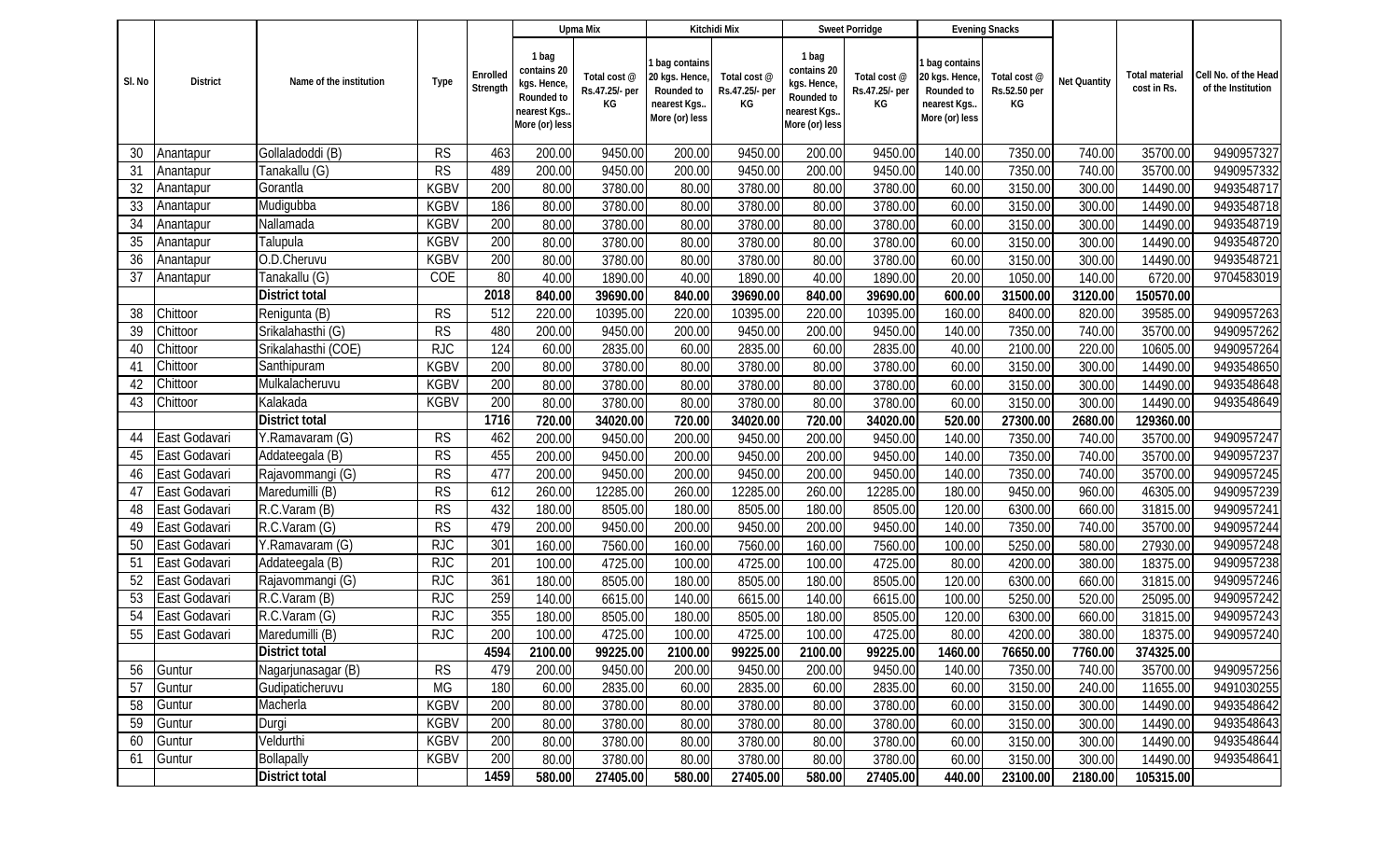|        |            |                         |                        |                      |                                                                                     | Upma Mix                             |                                                                                | Kitchidi Mix                         |                                                                                    | Sweet Porridge                       |                                                                               | <b>Evening Snacks</b>              |              |                                      |                                            |
|--------|------------|-------------------------|------------------------|----------------------|-------------------------------------------------------------------------------------|--------------------------------------|--------------------------------------------------------------------------------|--------------------------------------|------------------------------------------------------------------------------------|--------------------------------------|-------------------------------------------------------------------------------|------------------------------------|--------------|--------------------------------------|--------------------------------------------|
| SI. No | District   | Name of the institution | Type                   | Enrolled<br>Strength | 1 bag<br>contains 20<br>kgs. Hence,<br>Rounded to<br>nearest Kgs.<br>More (or) less | Total cost @<br>Rs.47.25/- per<br>КG | bag contains<br>20 kgs. Hence,<br>Rounded to<br>nearest Kgs.<br>More (or) less | Total cost @<br>Rs.47.25/- per<br>KG | 1 bag<br>contains 20<br>kgs. Hence<br>Rounded to<br>nearest Kgs.<br>More (or) less | Total cost @<br>Rs.47.25/- per<br>КG | bag contains<br>20 kgs. Hence<br>Rounded to<br>nearest Kgs.<br>More (or) less | Total cost @<br>Rs.52.50 per<br>KG | Net Quantity | <b>Total material</b><br>cost in Rs. | Cell No. of the Head<br>of the Institution |
| 62     | Kadapa     | Rayachoti (G)           | <b>RS</b>              | 312                  | 140.00                                                                              | 6615.00                              | 140.00                                                                         | 6615.00                              | 140.00                                                                             | 6615.00                              | 100.00                                                                        | 5250.00                            | 520.00       | 25095.00                             | 9490957329                                 |
| 63     | Kadapa     | Railway-kodur           | <b>MG</b>              | 207                  | 60.00                                                                               | 2835.00                              | 60.00                                                                          | 2835.00                              | 60.00                                                                              | 2835.00                              | 60.00                                                                         | 3150.00                            | 240.00       | 11655.00                             | 9491030266                                 |
| 64     | Kadapa     | S.Mydukuru              | <b>KGBV</b>            | 185                  | 80.00                                                                               | 3780.00                              | 80.00                                                                          | 3780.00                              | 80.00                                                                              | 3780.00                              | 60.00                                                                         | 3150.00                            | 300.00       | 14490.00                             | 9493548651                                 |
|        |            | <b>District total</b>   |                        | 704                  | 280.00                                                                              | 13230.00                             | 280.00                                                                         | 13230.00                             | 280.00                                                                             | 13230.00                             | 220.00                                                                        | 11550.00                           | 1060.00      | 51240.00                             |                                            |
| 65     | Karimnagar | Kataram (B)             | <b>RS</b>              | 436                  | 200.00                                                                              | 9450.00                              | 200.00                                                                         | 9450.00                              | 200.00                                                                             | 9450.00                              | 140.00                                                                        | 7350.00                            | 740.00       | 35700.00                             | 9490957308                                 |
| 66     | Karimnagar | Marrimadla (B)          | RS                     | 350                  | 140.00                                                                              | 6615.00                              | 140.00                                                                         | 6615.00                              | 140.00                                                                             | 6615.00                              | 100.00                                                                        | 5250.00                            | 520.00       | 25095.00                             | 9490957311                                 |
| 67     | Karimnagar | Yellareddypeta (G)      | RS                     | 474                  | 200.00                                                                              | 9450.00                              | 200.00                                                                         | 9450.00                              | 200.00                                                                             | 9450.00                              | 140.00                                                                        | 7350.00                            | 740.00       | 35700.00                             | 9490957309                                 |
| 68     | Karimnagar | Yellareddypeta (G)      | <b>RJC</b>             | 207                  | 100.00                                                                              | 4725.00                              | 100.00                                                                         | 4725.00                              | 100.00                                                                             | 4725.00                              | 80.00                                                                         | 4200.00                            | 380.00       | 18375.00                             | 9490957310                                 |
| 69     | Karimnagar | Marrimadla (B)          | <b>RJC</b>             | $\overline{0}$       | 0.00                                                                                | 0.00                                 | 0.00                                                                           | 0.00                                 | 0.00                                                                               | 0.00                                 | 0.00                                                                          | 0.00                               | 0.00         | 0.00                                 | 9490957311                                 |
| 70     | Karimnagar | Mallapur                | <b>MG</b>              | 141                  | 40.00                                                                               | 1890.00                              | 40.00                                                                          | 1890.00                              | 40.00                                                                              | 1890.00                              | 40.00                                                                         | 2100.00                            | 160.00       | 7770.00                              | 9490053667                                 |
| 71     | Karimnagar | Dharmaram               | <b>MG</b>              | 150                  | 60.00                                                                               | 2835.00                              | 60.00                                                                          | 2835.00                              | 60.00                                                                              | 2835.00                              | 40.00                                                                         | 2100.00                            | 220.00       | 10605.00                             | 9491398965                                 |
| 72     | Karimnagar | Oddelingapur            | <b>MG</b>              | 132                  | 40.00                                                                               | 1890.00                              | 40.00                                                                          | 1890.00                              | 40.00                                                                              | 1890.00                              | 40.00                                                                         | 2100.00                            | 160.00       | 7770.00                              | 9491030258                                 |
| 73     | Karimnagar | Husnabad                | <b>KGBV</b>            | 188                  | 80.00                                                                               | 3780.00                              | 80.00                                                                          | 3780.00                              | 80.00                                                                              | 3780.00                              | 40.00                                                                         | 2100.00                            | 280.00       | 13440.00                             | 9493548681                                 |
| 74     | Karimnagar | Gambhiraopet            | <b>KGBV</b>            | 105                  | 40.00                                                                               | 1890.00                              | 40.00                                                                          | 1890.00                              | 40.00                                                                              | 1890.00                              | 40.00                                                                         | 2100.00                            | 160.00       | 7770.00                              | 9493548682                                 |
|        |            | <b>District total</b>   |                        | 2183                 | 900.00                                                                              | 42525.00                             | 900.00                                                                         | 42525.00                             | 900.00                                                                             | 42525.00                             | 660.00                                                                        | 34650.00                           | 3360.00      | 162225.00                            |                                            |
| 75     | Khammam    | Bhadrachalam SOE        | <b>URJC</b>            | 242                  | 120.00                                                                              | 5670.00                              | 120.00                                                                         | 5670.00                              | 120.00                                                                             | 5670.00                              | 80.00                                                                         | 4200.00                            | 440.00       | 21210.00                             | 9490957283                                 |
| 76     | Khammam    | Bhadrachalam SOE        | <b>URJC</b>            | 154                  | 80.00                                                                               | 3780.00                              | 80.00                                                                          | 3780.00                              | 80.00                                                                              | 3780.00                              | 60.00                                                                         | 3150.00                            | 300.00       | 14490.00                             | 9490957283                                 |
| 77     | Khammam    | Dammapeta (B)           | <b>RS</b>              | 447                  | 180.00                                                                              | 8505.00                              | 180.00                                                                         | 8505.00                              | 180.00                                                                             | 8505.00                              | 120.00                                                                        | 6300.00                            | 660.00       | 31815.00                             | 9490957274                                 |
| 78     | Khammam    | Bhadrachalam (G)        | $\overline{\text{RS}}$ | 482                  | 200.00                                                                              | 9450.00                              | 200.00                                                                         | 9450.00                              | 200.00                                                                             | 9450.00                              | 140.00                                                                        | 7350.00                            | 740.00       | 35700.00                             | 9490957270                                 |
| 79     | Khammam    | KSD Site (B)            | <b>RS</b>              | 457                  | 200.00                                                                              | 9450.00                              | 200.00                                                                         | 9450.00                              | 200.00                                                                             | 9450.00                              | 140.00                                                                        | 7350.00                            | 740.00       | 35700.00                             | 9490957278                                 |
| 80     | Khammam    | Kunavaram (G)           | <b>RS</b>              | 481                  | 200.00                                                                              | 9450.00                              | 200.00                                                                         | 9450.00                              | 200.00                                                                             | 9450.00                              | 140.00                                                                        | 7350.00                            | 740.00       | 35700.00                             | 9490957280                                 |
| 81     | Khammam    | Chintoor (B)            | <b>RS</b>              | 614                  | 260.00                                                                              | 12285.00                             | 260.00                                                                         | 12285.00                             | 260.00                                                                             | 12285.00                             | 180.00                                                                        | 9450.00                            | 960.00       | 46305.00                             | 9490957272                                 |
| 82     | Khammam    | Gundala (B)             | RS                     | 429                  | 180.00                                                                              | 8505.00                              | 180.00                                                                         | 8505.00                              | 180.00                                                                             | 8505.00                              | 120.00                                                                        | 6300.00                            | 660.00       | 31815.00                             | 9490957276                                 |
| 83     | Khammam    | Sudimalla (G)           | <b>RS</b>              | 475                  | 200.00                                                                              | 9450.00                              | 200.00                                                                         | 9450.00                              | 200.00                                                                             | 9450.00                              | 140.00                                                                        | 7350.00                            | 740.00       | 35700.00                             | 9490957281                                 |
| 84     | Khammam    | Dammapeta (B)           | <b>RJC</b>             | 188                  | 100.00                                                                              | 4725.00                              | 100.00                                                                         | 4725.00                              | 100.00                                                                             | 4725.00                              | 30.00                                                                         | 1575.00                            | 330.00       | 15750.00                             | 9490957275                                 |
| 85     | Khammam    | Ankampalem (G)          | <b>RJC</b>             | 381                  | 200.00                                                                              | 9450.00                              | 200.00                                                                         | 9450.00                              | 200.00                                                                             | 9450.00                              | 140.00                                                                        | 7350.00                            | 740.00       | 35700.00                             | 9490957285                                 |
| 86     | Khammam    | Bhadrachalam (G)        | <b>RJC</b>             | 474                  | 240.00                                                                              | 11340.00                             | 240.00                                                                         | 11340.00                             | 240.00                                                                             | 11340.00                             | 180.00                                                                        | 9450.00                            | 900.00       | 43470.00                             | 9490957271                                 |
| 87     | Khammam    | KSD Site (B)            | <b>RJC</b>             | 217                  | 100.00                                                                              | 4725.00                              | 100.00                                                                         | 4725.00                              | 100.00                                                                             | 4725.00                              | 80.00                                                                         | 4200.00                            | 380.00       | 18375.00                             | 9490957279                                 |
| 88     | Khammam    | Krishnasagar (B)        | <b>RJC</b>             | 211                  | 100.00                                                                              | 4725.00                              | 100.00                                                                         | 4725.00                              | 100.00                                                                             | 4725.00                              | 80.00                                                                         | 4200.00                            | 380.00       | 18375.00                             | 9490957284                                 |
| 89     | Khammam    | Chintoor (B)            | RJC                    | 206                  | 100.00                                                                              | 4725.00                              | 100.00                                                                         | 4725.00                              | 100.00                                                                             | 4725.00                              | 80.00                                                                         | 4200.00                            | 380.00       | 18375.00                             | 9490957273                                 |
| 90     | Khammam    | Gundala (B)             | <b>RJC</b>             | 166                  | 80.00                                                                               | 3780.00                              | 80.00                                                                          | 3780.00                              | 80.00                                                                              | 3780.00                              | 60.00                                                                         | 3150.00                            | 300.00       | 14490.00                             | 9490957277                                 |
| 91     | Khammam    | Sudimalla (G)           | <b>RJC</b>             | 310                  | 160.00                                                                              | 7560.00                              | 160.00                                                                         | 7560.00                              | 160.00                                                                             | 7560.00                              | 120.00                                                                        | 6300.00                            | 600.00       | 28980.00                             | 9490957282                                 |
| 92     | Khammam    | Pinapaka                | MG                     | 180                  | 60.00                                                                               | 2835.00                              | 60.00                                                                          | 2835.00                              | 60.00                                                                              | 2835.00                              | 60.00                                                                         | 3150.00                            | 240.00       | 11655.00                             | 9491398956                                 |
| 93     | Khammam    | Wazzedu                 | <b>MG</b>              | 174                  | 60.00                                                                               | 2835.00                              | 60.00                                                                          | 2835.00                              | 60.00                                                                              | 2835.00                              | 60.00                                                                         | 3150.00                            | 240.00       | 11655.00                             | 9491398957                                 |
| 94     | Khammam    | V.R.puram               | MG                     | 180                  | 60.00                                                                               | 2835.00                              | 60.00                                                                          | 2835.00                              | 60.00                                                                              | 2835.00                              | 60.00                                                                         | 3150.00                            | 240.00       | 11655.00                             | 9491030259                                 |
| 95     | Khammam    | Velairpadu              | <b>KGBV</b>            | 148                  | 60.00                                                                               | 2835.00                              | 60.00                                                                          | 2835.00                              | 60.00                                                                              | 2835.00                              | 40.00                                                                         | 2100.00                            | 220.00       | 10605.00                             | 9493548659                                 |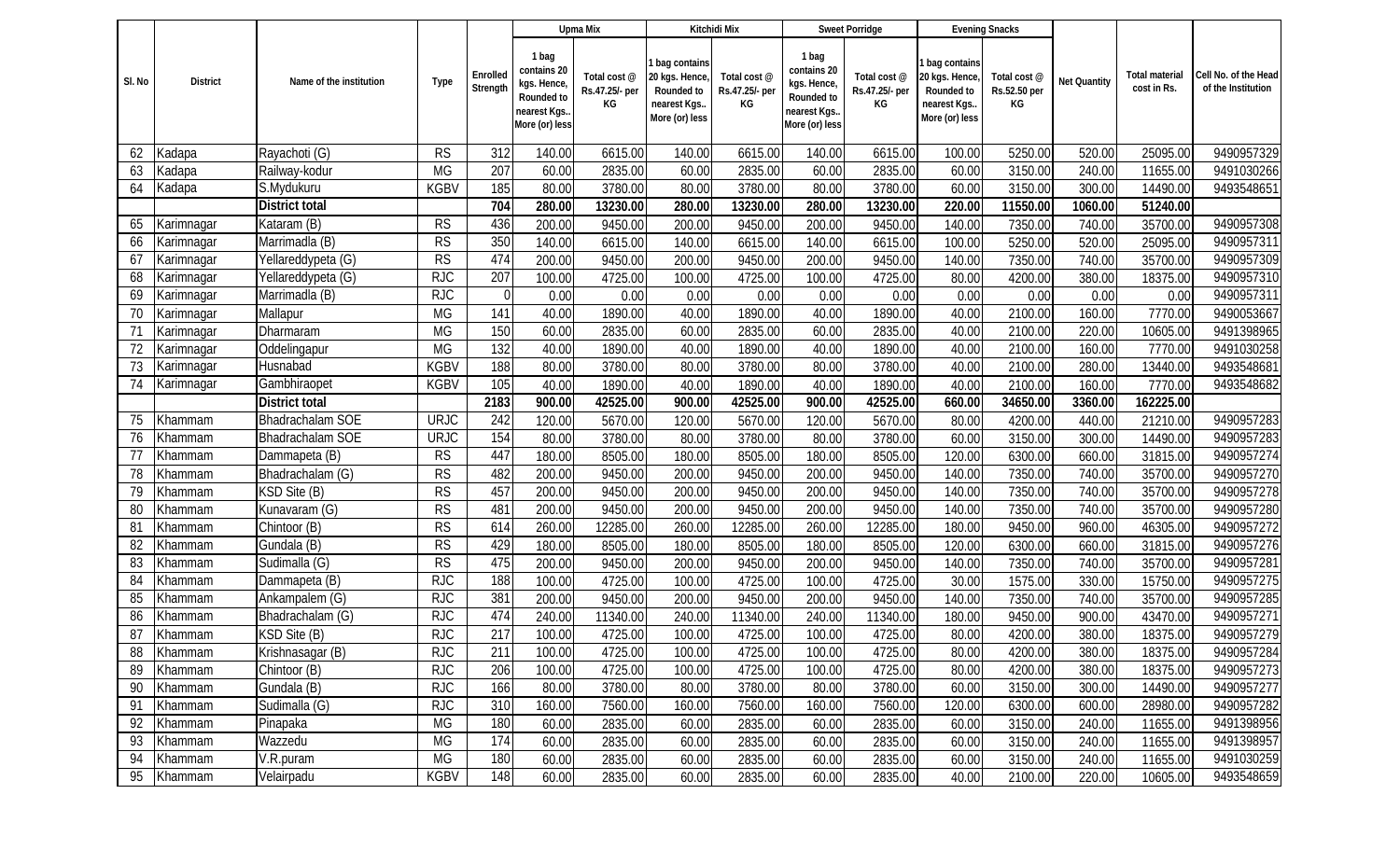|        |                 |                           |             |                      |                                                                                     | Upma Mix                             |                                                                                 | Kitchidi Mix                         |                                                                                     | Sweet Porridge                       |                                                                               | <b>Evening Snacks</b>              |              |                               |                                            |
|--------|-----------------|---------------------------|-------------|----------------------|-------------------------------------------------------------------------------------|--------------------------------------|---------------------------------------------------------------------------------|--------------------------------------|-------------------------------------------------------------------------------------|--------------------------------------|-------------------------------------------------------------------------------|------------------------------------|--------------|-------------------------------|--------------------------------------------|
| SI. No | <b>District</b> | Name of the institution   | Type        | Enrolled<br>Strength | 1 bag<br>contains 20<br>kgs. Hence,<br>Rounded to<br>nearest Kgs.<br>More (or) less | Total cost @<br>Rs.47.25/- per<br>КG | I bag contains<br>20 kgs. Hence<br>Rounded to<br>nearest Kgs.<br>More (or) less | Total cost @<br>Rs.47.25/- per<br>КG | 1 bag<br>contains 20<br>kgs. Hence,<br>Rounded to<br>nearest Kgs.<br>More (or) less | Total cost @<br>Rs.47.25/- per<br>КG | bag contains<br>20 kgs. Hence<br>Rounded to<br>nearest Kgs.<br>More (or) less | Total cost @<br>Rs.52.50 per<br>KG | Net Quantity | Total material<br>cost in Rs. | Cell No. of the Head<br>of the Institution |
| 96     | Khammam         | Dummagudem                | <b>KGBV</b> | 200                  | 80.00                                                                               | 3780.00                              | 80.00                                                                           | 3780.00                              | 80.00                                                                               | 3780.00                              | 60.00                                                                         | 3150.00                            | 300.00       | 14490.00                      | 9493548653                                 |
| 97     | Khammam         | V.R.Puram                 | <b>KGBV</b> | 200                  | 80.00                                                                               | 3780.00                              | 80.00                                                                           | 3780.00                              | 80.00                                                                               | 3780.00                              | 60.00                                                                         | 3150.00                            | 300.00       | 14490.00                      | 9493548655                                 |
| 98     | Khammam         | Chintoor                  | <b>KGBV</b> | 200                  | 80.00                                                                               | 3780.00                              | 80.00                                                                           | 3780.00                              | 80.00                                                                               | 3780.00                              | 60.00                                                                         | 3150.00                            | 300.00       | 14490.00                      | 9493548658                                 |
| 99     | Khammam         | Tekulapally               | <b>KGBV</b> | 200                  | 80.00                                                                               | 3780.00                              | 80.00                                                                           | 3780.00                              | 80.00                                                                               | 3780.00                              | 60.00                                                                         | 3150.00                            | 300.00       | 14490.00                      | 9493548652                                 |
| 100    | Khammam         | Garla                     | <b>KGBV</b> | 175                  | 80.00                                                                               | 3780.00                              | 80.00                                                                           | 3780.00                              | 80.00                                                                               | 3780.00                              | 60.00                                                                         | 3150.00                            | 300.00       | 14490.00                      | 9493548654                                 |
| 101    | Khammam         | Bayyaram                  | <b>KGBV</b> | 188                  | 80.00                                                                               | 3780.00                              | 80.00                                                                           | 3780.00                              | 80.00                                                                               | 3780.00                              | 60.00                                                                         | 3150.00                            | 300.00       | 14490.00                      | 9493548656                                 |
| 102    | Khammam         | Gundala                   | <b>KGBV</b> | 200                  | 80.00                                                                               | 3780.00                              | 80.00                                                                           | 3780.00                              | 80.00                                                                               | 3780.00                              | 60.00                                                                         | 3150.00                            | 300.00       | 14490.00                      | 9493548657                                 |
|        |                 | District total            |             | 7979                 | 3500.00                                                                             | 165375.00                            | 3500.00                                                                         | 165375.00                            | 3500.00                                                                             | 165375.00                            | 2530.00                                                                       | 32825.00                           | 13030.00     | 628950.00                     |                                            |
| 103    | Krishna         | Vissannapeta (G)          | <b>RS</b>   | 488                  | 200.00                                                                              | 9450.00                              | 200.00                                                                          | 9450.00                              | 200.00                                                                              | 9450.00                              | 140.00                                                                        | 7350.00                            | 740.00       | 35700.00                      | 9490957255                                 |
| 104    | Krishna         | Vissannapeta (G)          | COE         | 53                   | 20.00                                                                               | 945.00                               | 20.00                                                                           | 945.00                               | 20.00                                                                               | 945.00                               | 20.00                                                                         | 1050.00                            | 80.00        | 3885.00                       | 9490957255                                 |
|        |                 | <b>District total</b>     |             | 541                  | 220.00                                                                              | 10395.00                             | 220.00                                                                          | 10395.00                             | 220.00                                                                              | 10395.00                             | 160.00                                                                        | 8400.00                            | 820.00       | 39585.00                      |                                            |
| 105    | Kurnool         | Srisailam SOE             | <b>URJC</b> | 250                  | 120.00                                                                              | 5670.00                              | 120.00                                                                          | 5670.00                              | 120.00                                                                              | 5670.00                              | 100.00                                                                        | 5250.00                            | 460.00       | 22260.00                      | 9490957269                                 |
| 106    | Kurnool         | Srisailam SOE             | <b>URJC</b> | 138                  | 80.00                                                                               | 3780.00                              | 80.00                                                                           | 3780.00                              | 80.00                                                                               | 3780.00                              | 40.00                                                                         | 2100.00                            | 280.00       | 13440.00                      | 9490957269                                 |
| 107    | Kurnool         | Mahanandi (G)             | RS          | 342                  | 140.00                                                                              | 6615.00                              | 140.00                                                                          | 6615.00                              | 140.00                                                                              | 6615.00                              | 100.00                                                                        | 5250.00                            | 520.00       | 25095.00                      | 9490957265                                 |
| 108    | Kurnool         | Srisailam (B)             | RS          | 383                  | 160.00                                                                              | 7560.00                              | 160.00                                                                          | 7560.00                              | 160.00                                                                              | 7560.00                              | 120.00                                                                        | 6300.00                            | 600.00       | 28980.00                      | 9490957267                                 |
| 109    | Kurnool         | Mahanandi (G)             | <b>RJC</b>  | 339                  | 180.00                                                                              | 8505.00                              | 180.00                                                                          | 8505.00                              | 180.00                                                                              | 8505.00                              | 120.00                                                                        | 6300.00                            | 660.00       | 31815.00                      | 9490957266                                 |
| 110    | Kurnool         | Srisailam (B)             | <b>RJC</b>  | 192                  | 100.00                                                                              | 4725.00                              | 100.00                                                                          | 4725.00                              | 100.00                                                                              | 4725.00                              | 80.00                                                                         | 4200.00                            | 380.00       | 18375.00                      | 9490957268                                 |
| 111    | Kurnool         | N.R.Kunta at Mahanandi    | <b>MG</b>   | 180                  | 60.00                                                                               | 2835.00                              | 60.00                                                                           | 2835.00                              | 60.00                                                                               | 2835.00                              | 60.00                                                                         | 3150.00                            | 240.00       | 11655.00                      | 9491398955                                 |
| 112    | Kurnool         | Chagalamarri              | <b>KGBV</b> | 199                  | 80.00                                                                               | 3780.00                              | 80.00                                                                           | 3780.00                              | 80.00                                                                               | 3780.00                              | 60.00                                                                         | 3150.00                            | 300.00       | 14490.00                      | 9493548635                                 |
| 113    | Kurnool         | Uyyalawada                | <b>KGBV</b> | 147                  | 60.00                                                                               | 2835.00                              | 60.00                                                                           | 2835.00                              | 60.00                                                                               | 2835.00                              | 40.00                                                                         | 2100.00                            | 220.00       | 10605.00                      | 9493548640                                 |
| 114    | Kurnool         | Chippagiri                | <b>KGBV</b> | 200                  | 80.00                                                                               | 3780.00                              | 80.00                                                                           | 3780.00                              | 80.00                                                                               | 3780.00                              | 60.00                                                                         | 3150.00                            | 300.00       | 14490.00                      | 9493548639                                 |
| 115    | Kurnool         | Kothapally                | <b>KGBV</b> | 200                  | 80.00                                                                               | 3780.00                              | 80.00                                                                           | 3780.00                              | 80.00                                                                               | 3780.00                              | 60.00                                                                         | 3150.00                            | 300.00       | 14490.00                      | 9493548633                                 |
| 116    | Kurnool         | Mahanandi                 | <b>KGBV</b> | 182                  | 80.00                                                                               | 3780.00                              | 80.00                                                                           | 3780.00                              | 80.00                                                                               | 3780.00                              | 60.00                                                                         | 3150.00                            | 300.00       | 14490.00                      | 9493548634                                 |
| 117    | Kurnool         | Bandi Atmakuru            | <b>KGBV</b> | 189                  | 80.00                                                                               | 3780.00                              | 80.00                                                                           | 3780.00                              | 80.00                                                                               | 3780.00                              | 60.00                                                                         | 3150.00                            | 300.00       | 14490.00                      | 9493548637                                 |
| 118    | Kurnool         | Tuggali                   | <b>KGBV</b> | 200                  | 80.00                                                                               | 3780.00                              | 80.00                                                                           | 3780.00                              | 80.00                                                                               | 3780.00                              | 60.00                                                                         | 3150.00                            | 300.00       | 14490.00                      | 9493548638                                 |
| 119    | Kurnool         | Gonagandla                | <b>KGBV</b> | 200                  | 80.00                                                                               | 3780.00                              | 80.00                                                                           | 3780.00                              | 80.00                                                                               | 3780.00                              | 60.00                                                                         | 3150.00                            | 300.00       | 14490.00                      | 9493548636                                 |
|        |                 | <b>District total</b>     |             | 3341                 | 1460.00                                                                             | 68985.00                             | 1460.00                                                                         | 68985.00                             | 1460.00                                                                             | 68985.00                             | 1080.00                                                                       | 56700.00                           | 5460.00      | 263655.00                     |                                            |
| 120    | Mahaboobnagar   | Mannanoor (B)             | <b>RS</b>   | 427                  | 180.00                                                                              | 8505.00                              | 180.00                                                                          | 8505.00                              | 180.00                                                                              | 8505.00                              | 120.00                                                                        | 6300.00                            | 660.00       | 31815.00                      | 9490957314                                 |
| 121    | Mahaboobnagar   | Kalwakurthy (G)           | <b>RS</b>   | 483                  | 200.00                                                                              | 9450.00                              | 200.00                                                                          | 9450.00                              | 200.00                                                                              | 9450.00                              | 140.00                                                                        | 7350.00                            | 740.00       | 35700.00                      | 9490957316                                 |
| 122    | Mahaboobnagar   | Balanagar (B)             | <b>RS</b>   | 472                  | 200.00                                                                              | 9450.00                              | 200.00                                                                          | 9450.00                              | 200.00                                                                              | 9450.00                              | 140.00                                                                        | 7350.00                            | 740.00       | 35700.00                      | 9490957312                                 |
| 123    | Mahaboobnagar   | Kondapur (B) at Balanagar | RS          | 48                   | 20.00                                                                               | 945.00                               | 20.00                                                                           | 945.00                               | 20.00                                                                               | 945.00                               | 20.00                                                                         | 1050.00                            | 80.00        | 3885.00                       | 9490957312                                 |
| 124    | Mahaboobnagar   | Wanaparthy (G)            | RS          | 474                  | 200.00                                                                              | 9450.00                              | 200.00                                                                          | 9450.00                              | 200.00                                                                              | 9450.00                              | 140.00                                                                        | 7350.00                            | 740.00       | 35700.00                      | 9490957315                                 |
| 125    | Mahaboobnagar   | Balanagar (B)             | <b>RJC</b>  | 172                  | 80.00                                                                               | 3780.00                              | 80.00                                                                           | 3780.00                              | 80.00                                                                               | 3780.00                              | 60.00                                                                         | 3150.00                            | 300.00       | 14490.00                      | 9490957313                                 |
| 126    | Mahaboobnagar   | Amrabad                   | <b>MG</b>   | 179                  | 60.00                                                                               | 2835.00                              | 60.00                                                                           | 2835.00                              | 60.00                                                                               | 2835.00                              | 60.00                                                                         | 3150.00                            | 240.00       | 11655.00                      | 9491030261                                 |
| 127    | Mahaboobnagar   | Lingala                   | MG          | 180                  | 60.00                                                                               | 2835.00                              | 60.00                                                                           | 2835.00                              | 60.00                                                                               | 2835.00                              | 60.00                                                                         | 3150.00                            | 240.00       | 11655.00                      | 9491030262                                 |
| 128    | Mahaboobnagar   | Bijinepally               | <b>MG</b>   | 180                  | 60.00                                                                               | 2835.00                              | 60.00                                                                           | 2835.00                              | 60.00                                                                               | 2835.00                              | 60.00                                                                         | 3150.00                            | 240.00       | 11655.00                      | 9491030260                                 |
| 129    | Mahaboobnagar   | Jadcharla                 | MG          | 179                  | 60.00                                                                               | 2835.00                              | 60.00                                                                           | 2835.00                              | 60.00                                                                               | 2835.00                              | 60.00                                                                         | 3150.00                            | 240.00       | 11655.00                      | 9491030263                                 |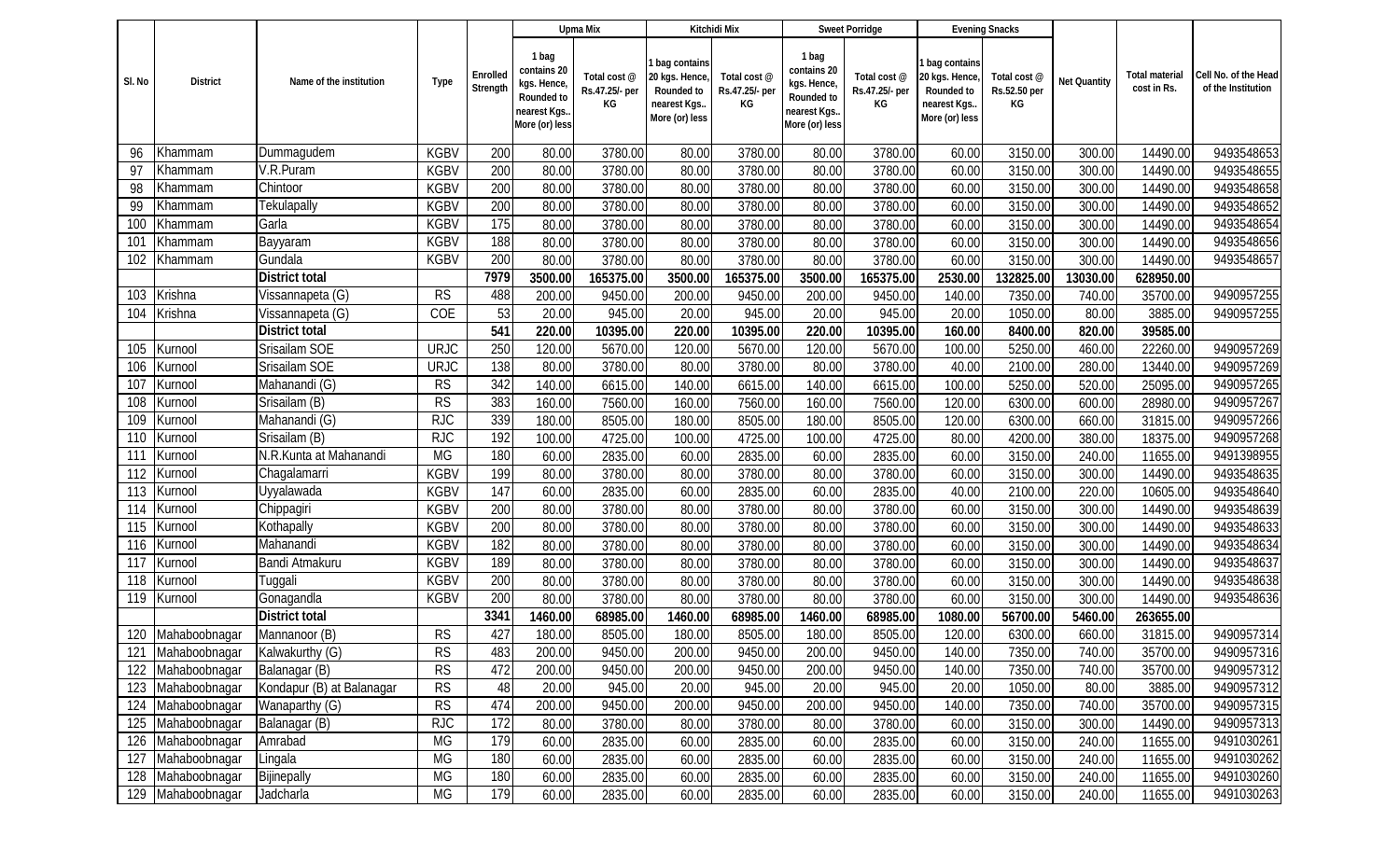|        |               |                         |             |                      |                                                                                     | Upma Mix                             |                                                                                | Kitchidi Mix                         |                                                                                    | Sweet Porridge                       |                                                                               | <b>Evening Snacks</b>              |              |                               |                                            |
|--------|---------------|-------------------------|-------------|----------------------|-------------------------------------------------------------------------------------|--------------------------------------|--------------------------------------------------------------------------------|--------------------------------------|------------------------------------------------------------------------------------|--------------------------------------|-------------------------------------------------------------------------------|------------------------------------|--------------|-------------------------------|--------------------------------------------|
| SI. No | District      | Name of the institution | Type        | Enrolled<br>Strength | 1 bag<br>contains 20<br>kgs. Hence,<br>Rounded to<br>nearest Kgs.<br>More (or) less | Total cost @<br>Rs.47.25/- per<br>КG | bag contains<br>20 kgs. Hence,<br>Rounded to<br>nearest Kgs.<br>More (or) less | Total cost @<br>Rs.47.25/- per<br>KG | 1 bag<br>contains 20<br>kgs. Hence<br>Rounded to<br>nearest Kgs.<br>More (or) less | Total cost @<br>Rs.47.25/- per<br>КG | bag contains<br>20 kgs. Hence<br>Rounded to<br>nearest Kgs.<br>More (or) less | Total cost @<br>Rs.52.50 per<br>KG | Net Quantity | Total material<br>cost in Rs. | Cell No. of the Head<br>of the Institution |
| 130    | Mahaboobnagar | Tallakondapally         | <b>KGBV</b> | 198                  | 80.00                                                                               | 3780.00                              | 80.00                                                                          | 3780.00                              | 80.00                                                                              | 3780.00                              | 60.00                                                                         | 3150.00                            | 300.00       | 14490.00                      | 9493548685                                 |
| 131    | Mahaboobnagar | Amangal                 | <b>KGBV</b> | 200                  | 80.00                                                                               | 3780.00                              | 80.00                                                                          | 3780.00                              | 80.00                                                                              | 3780.00                              | 60.00                                                                         | 3150.00                            | 300.00       | 14490.00                      | 9493548687                                 |
| 132    | Mahaboobnagar | Balamoor                | <b>KGBV</b> | 200                  | 80.00                                                                               | 3780.00                              | 80.00                                                                          | 3780.00                              | 80.00                                                                              | 3780.00                              | 60.00                                                                         | 3150.00                            | 300.00       | 14490.00                      | 9493548688                                 |
| 133    | Mahaboobnagar | Midjil                  | <b>KGBV</b> | 200                  | 80.00                                                                               | 3780.00                              | 80.00                                                                          | 3780.00                              | 80.00                                                                              | 3780.00                              | 60.00                                                                         | 3150.00                            | 300.00       | 14490.00                      | 9493548689                                 |
| 134    | Mahaboobnagar | Vangur                  | <b>KGBV</b> | 200                  | 80.00                                                                               | 3780.00                              | 80.00                                                                          | 3780.00                              | 80.00                                                                              | 3780.00                              | 60.00                                                                         | 3150.00                            | 300.00       | 14490.00                      | 9493548691                                 |
| 135    | Mahaboobnagar | Bommaraspet             | <b>KGBV</b> | 190                  | 80.00                                                                               | 3780.00                              | 80.00                                                                          | 3780.00                              | 80.00                                                                              | 3780.00                              | 60.00                                                                         | 3150.00                            | 300.00       | 14490.00                      | 9493548683                                 |
| 136    | Mahaboobnagar | Maddur                  | <b>KGBV</b> | 200                  | 80.00                                                                               | 3780.00                              | 80.00                                                                          | 3780.00                              | 80.00                                                                              | 3780.00                              | 60.00                                                                         | 3150.00                            | 300.00       | 14490.00                      | 9493548690                                 |
| 137    | Mahaboobnagar | Hanvada                 | <b>KGBV</b> | 200                  | 80.00                                                                               | 3780.00                              | 80.00                                                                          | 3780.00                              | 80.00                                                                              | 3780.00                              | 60.00                                                                         | 3150.00                            | 300.00       | 14490.00                      | 9493548692                                 |
| 138    | Mahaboobnagar | Mannanoor (B)           | COE         | 30                   | 20.00                                                                               | 945.00                               | 20.00                                                                          | 945.00                               | 20.00                                                                              | 945.00                               | 20.00                                                                         | 1050.00                            | 80.00        | 3885.00                       | 9490957314                                 |
|        |               | District total          |             | 4412                 | 1780.00                                                                             | 84105.00                             | 1780.00                                                                        | 84105.00                             | 1780.00                                                                            | 84105.00                             | 1360.00                                                                       | 71400.00                           | 6700.00      | 323715.00                     |                                            |
| 139    | Medak         | Jinnaram (B)            | RS          | 603                  | 260.00                                                                              | 12285.00                             | 260.00                                                                         | 12285.00                             | 260.00                                                                             | 12285.00                             | 180.00                                                                        | 9450.00                            | 960.00       | 46305.00                      | 9490957326                                 |
| 140    | Medak         | Narsapur (B)            | <b>RS</b>   | 469                  | 200.00                                                                              | 9450.00                              | 200.00                                                                         | 9450.00                              | 200.00                                                                             | 9450.00                              | 140.00                                                                        | 7350.00                            | 740.00       | 35700.00                      | 9490957324                                 |
| 141    | Medak         | Narsapur (B)            | <b>RJC</b>  | 250                  | 120.00                                                                              | 5670.00                              | 120.00                                                                         | 5670.00                              | 120.00                                                                             | 5670.00                              | 100.00                                                                        | 5250.00                            | 460.00       | 22260.00                      | 9490957325                                 |
| 142    | Medak         | Medak                   | <b>MG</b>   | 160                  | 60.00                                                                               | 2835.00                              | 60.00                                                                          | 2835.00                              | 60.00                                                                              | 2835.00                              | 40.00                                                                         | 2100.00                            | 220.00       | 10605.00                      | 9491398973                                 |
| 143    | Medak         | Kalher                  | <b>MG</b>   | 180                  | 60.00                                                                               | 2835.00                              | 60.00                                                                          | 2835.00                              | 60.00                                                                              | 2835.00                              | 60.00                                                                         | 3150.00                            | 240.00       | 11655.00                      | 9491398974                                 |
| 144    | Medak         | Kowdipally              | <b>MG</b>   | 176                  | 60.00                                                                               | 2835.00                              | 60.00                                                                          | 2835.00                              | 60.00                                                                              | 2835.00                              | 60.00                                                                         | 3150.00                            | 240.00       | 11655.00                      | 9491030268                                 |
| 145    | Medak         | Papannapeta             | <b>KGBV</b> | 167                  | 60.00                                                                               | 2835.00                              | 60.00                                                                          | 2835.00                              | 60.00                                                                              | 2835.00                              | 60.00                                                                         | 3150.00                            | 240.00       | 11655.00                      | 9493548715                                 |
| 146    | Medak         | Narayankhed             | <b>KGBV</b> | 198                  | 80.00                                                                               | 3780.00                              | 80.00                                                                          | 3780.00                              | 80.00                                                                              | 3780.00                              | 60.00                                                                         | 3150.00                            | 300.00       | 14490.00                      | 9493548712                                 |
| 147    | Medak         | Sivampet                | <b>KGBV</b> | 194                  | 80.00                                                                               | 3780.00                              | 80.00                                                                          | 3780.00                              | 80.00                                                                              | 3780.00                              | 60.00                                                                         | 3150.00                            | 300.00       | 14490.00                      | 9493548713                                 |
| 148    | Medak         | Kulcharam               | <b>KGBV</b> | 188                  | 80.00                                                                               | 3780.00                              | 80.00                                                                          | 3780.00                              | 80.00                                                                              | 3780.00                              | 60.00                                                                         | 3150.00                            | 300.00       | 14490.00                      | 9493548714                                 |
| 149    | Medak         | Kowdipally              | <b>KGBV</b> | 162                  | 60.00                                                                               | 2835.00                              | 60.00                                                                          | 2835.00                              | 60.00                                                                              | 2835.00                              | 40.00                                                                         | 2100.00                            | 220.00       | 10605.00                      | 9493548716                                 |
|        |               | <b>District total</b>   |             | 2747                 | 1120.00                                                                             | 52920.00                             | 1120.00                                                                        | 52920.00                             | 1120.00                                                                            | 52920.00                             | 860.00                                                                        | 45150.00                           | 4220.00      | 203910.00                     |                                            |
| 150    | Nalgonda      | Devarakonda (G)         | RS          | 240                  | 100.00                                                                              | 4725.00                              | 100.00                                                                         | 4725.00                              | 100.00                                                                             | 4725.00                              | 80.00                                                                         | 4200.00                            | 380.00       | 18375.00                      | 9491060949                                 |
| 151    | Nalgonda      | Miryalaguda (B)         | <b>RS</b>   | 473                  | 200.00                                                                              | 9450.00                              | 200.00                                                                         | 9450.00                              | 200.00                                                                             | 9450.00                              | 140.00                                                                        | 7350.00                            | 740.00       | 35700.00                      | 9490957322                                 |
| 152    | Nalgonda      | Damaracherla (G)        | RS          | 452                  | 200.00                                                                              | 9450.00                              | 200.00                                                                         | 9450.00                              | 200.00                                                                             | 9450.00                              | 140.00                                                                        | 7350.00                            | 740.00       | 35700.00                      | 9490957320                                 |
| 153    | Nalgonda      | Tungaturthy (G)         | <b>RS</b>   | 476                  | 200.00                                                                              | 9450.00                              | 200.00                                                                         | 9450.00                              | 200.00                                                                             | 9450.00                              | 140.00                                                                        | 7350.00                            | 740.00       | 35700.00                      | 9490957323                                 |
| 154    | Nalgonda      | Damaracherla (G)        | <b>RJC</b>  | 443                  | 220.00                                                                              | 10395.00                             | 220.00                                                                         | 10395.00                             | 220.00                                                                             | 10395.00                             | 160.00                                                                        | 8400.00                            | 820.00       | 39585.00                      | 9490957321                                 |
| 155    | Nalgonda      | Miryalaguda (B)         | <b>RJC</b>  | 72                   | 40.00                                                                               | 1890.00                              | 40.00                                                                          | 1890.00                              | 40.00                                                                              | 1890.00                              | 20.00                                                                         | 1050.00                            | 140.00       | 6720.00                       | 9490957322                                 |
|        | 156 Nalgonda  | Chandampeta             | MG          | 180                  | 60.00                                                                               | 2835.00                              | 60.00                                                                          | 2835.00                              | 60.00                                                                              | 2835.00                              | 60.00                                                                         | 3150.00                            | 240.00       | 11655.00                      | 9491030265                                 |
| 157    | Nalgonda      | Tripuraram              | <b>MG</b>   | 134                  | 40.00                                                                               | 1890.00                              | 40.00                                                                          | 1890.00                              | 40.00                                                                              | 1890.00                              | 40.00                                                                         | 2100.00                            | 160.00       | 7770.00                       | 9491030267                                 |
| 158    | Nalgonda      | Peddavoora              | <b>MG</b>   | 150                  | 60.00                                                                               | 2835.00                              | 60.00                                                                          | 2835.00                              | 60.00                                                                              | 2835.00                              | 40.00                                                                         | 2100.00                            | 220.00       | 10605.00                      | 9491030264                                 |
| 159    | Nalgonda      | Chivvemula              | <b>MG</b>   | 150                  | 60.00                                                                               | 2835.00                              | 60.00                                                                          | 2835.00                              | 60.00                                                                              | 2835.00                              | 40.00                                                                         | 2100.00                            | 220.00       | 10605.00                      | 9491398972                                 |
| 160    | Nalgonda      | Devarakonda             | <b>KGBV</b> | 200                  | 80.00                                                                               | 3780.00                              | 80.00                                                                          | 3780.00                              | 80.00                                                                              | 3780.00                              | 60.00                                                                         | 3150.00                            | 300.00       | 14490.00                      | 9493548706                                 |
| 161    | Nalgonda      | Chandampeta             | <b>KGBV</b> | 200                  | 80.00                                                                               | 3780.00                              | 80.00                                                                          | 3780.00                              | 80.00                                                                              | 3780.00                              | 60.00                                                                         | 3150.00                            | 300.00       | 14490.00                      | 9493548708                                 |
| 162    | Nalgonda      | Gudlapally              | <b>KGBV</b> | 200                  | 80.00                                                                               | 3780.00                              | 80.00                                                                          | 3780.00                              | 80.00                                                                              | 3780.00                              | 60.00                                                                         | 3150.00                            | 300.00       | 14490.00                      | 9493548711                                 |
|        | 163 Nalgonda  | Mellachervu             | <b>KGBV</b> | 200                  | 80.00                                                                               | 3780.00                              | 80.00                                                                          | 3780.00                              | 80.00                                                                              | 3780.00                              | 60.00                                                                         | 3150.00                            | 300.00       | 14490.00                      | 9493548703                                 |
|        | 164 Nalgonda  | Damaracherla            | <b>KGBV</b> | 200                  | 80.00                                                                               | 3780.00                              | 80.00                                                                          | 3780.00                              | 80.00                                                                              | 3780.00                              | 60.00                                                                         | 3150.00                            | 300.00       | 14490.00                      | 9493548709                                 |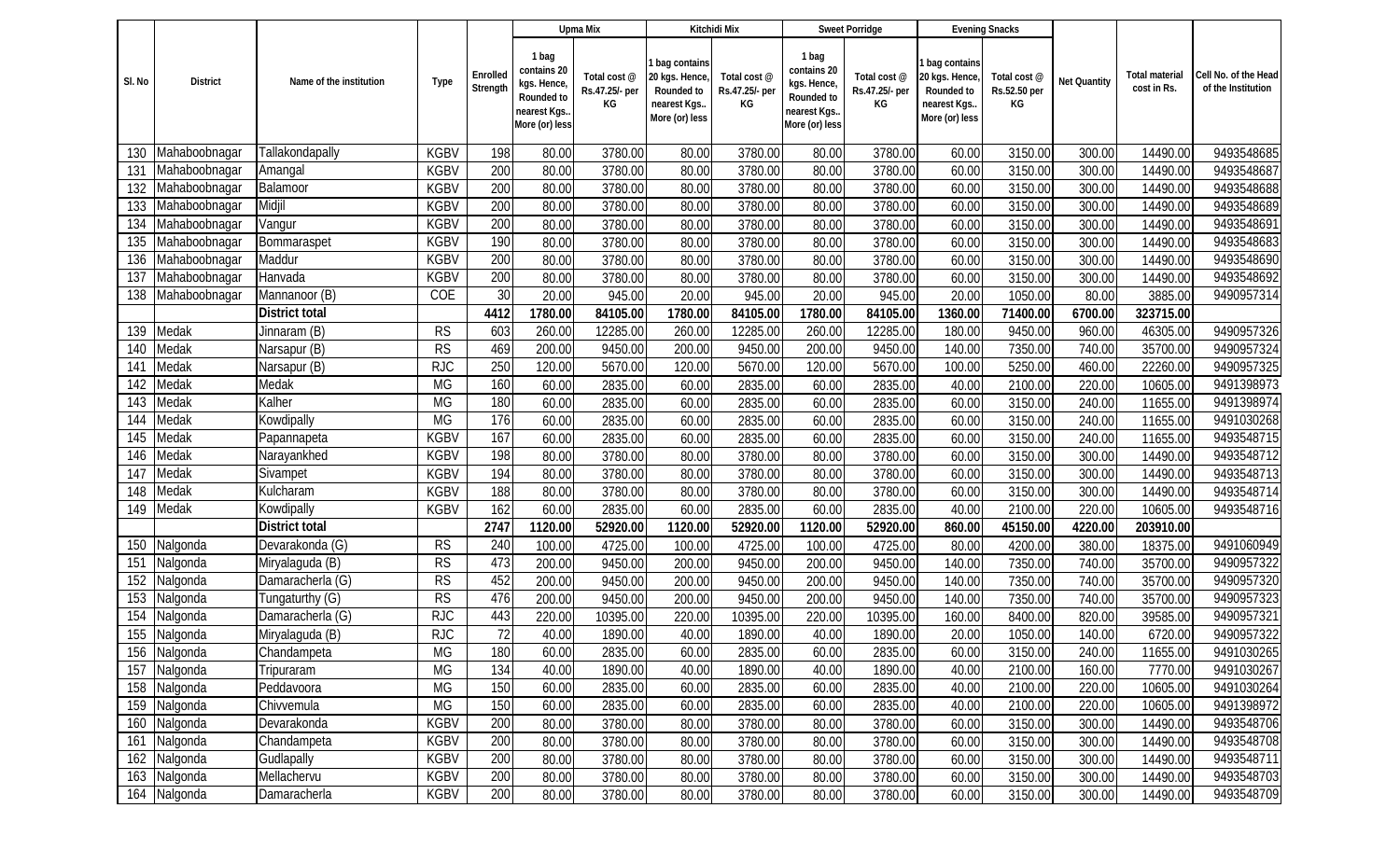|        |                 |                         |                        |                      |                                                                                     | Upma Mix                             |                                                                                  | Kitchidi Mix                         |                                                                                     | Sweet Porridge                       |                                                                                  | <b>Evening Snacks</b>              |              |                               |                                            |
|--------|-----------------|-------------------------|------------------------|----------------------|-------------------------------------------------------------------------------------|--------------------------------------|----------------------------------------------------------------------------------|--------------------------------------|-------------------------------------------------------------------------------------|--------------------------------------|----------------------------------------------------------------------------------|------------------------------------|--------------|-------------------------------|--------------------------------------------|
| SI. No | <b>District</b> | Name of the institution | Type                   | Enrolled<br>Strength | 1 bag<br>contains 20<br>kgs. Hence,<br>Rounded to<br>nearest Kgs.<br>More (or) less | Total cost @<br>Rs.47.25/- per<br>КG | 1 bag contains<br>20 kgs. Hence,<br>Rounded to<br>nearest Kgs.<br>More (or) less | Total cost @<br>Rs.47.25/- per<br>КG | 1 bag<br>contains 20<br>kgs. Hence,<br>Rounded to<br>nearest Kgs.<br>More (or) less | Total cost @<br>Rs.47.25/- per<br>КG | I bag contains<br>20 kgs. Hence,<br>Rounded to<br>nearest Kgs.<br>More (or) less | Total cost @<br>Rs.52.50 per<br>KG | Net Quantity | Total material<br>cost in Rs. | Cell No. of the Head<br>of the Institution |
| 165    | Nalgonda        | Narayanapur             | <b>KGBV</b>            | 196                  | 80.00                                                                               | 3780.00                              | 80.00                                                                            | 3780.00                              | 80.00                                                                               | 3780.00                              | 60.00                                                                            | 3150.00                            | 300.00       | 14490.00                      | 9493548704                                 |
| 166    | Nalgonda        | Annumula                | <b>KGBV</b>            | 200                  | 80.00                                                                               | 3780.00                              | 80.00                                                                            | 3780.00                              | 80.00                                                                               | 3780.00                              | 60.00                                                                            | 3150.00                            | 300.00       | 14490.00                      | 9493548705                                 |
| 167    | Nalgonda        | Peddavura               | <b>KGBV</b>            | 200                  | 80.00                                                                               | 3780.00                              | 80.00                                                                            | 3780.00                              | 80.00                                                                               | 3780.00                              | 60.00                                                                            | 3150.00                            | 300.00       | 14490.00                      | 9493548710                                 |
| 168    | Nalgonda        | Chivvemla               | <b>KGBV</b>            | 200                  | 80.00                                                                               | 3780.00                              | 80.00                                                                            | 3780.00                              | 80.00                                                                               | 3780.00                              | 60.00                                                                            | 3150.00                            | 300.00       | 14490.00                      | 9493548707                                 |
|        |                 | District total          |                        | 4566                 | 1900.00                                                                             | 89775.00                             | 1900.00                                                                          | 89775.00                             | 1900.00                                                                             | 89775.00                             | 1400.00                                                                          | 73500.00                           | 7100.00      | 342825.00                     |                                            |
| 169    | Nellore         | Chittedu (B)            | RS                     | 608                  | 260.00                                                                              | 12285.00                             | 260.00                                                                           | 12285.00                             | 260.00                                                                              | 12285.00                             | 180.00                                                                           | 9450.00                            | 960.00       | 46305.00                      | 9490957258                                 |
| 170    | Nellore         | Kodavaluru (G)          | $\overline{\text{RS}}$ | 518                  | 220.00                                                                              | 10395.00                             | 220.00                                                                           | 10395.00                             | 220.00                                                                              | 10395.00                             | 160.00                                                                           | 8400.00                            | 820.00       | 39585.00                      | 9490957261                                 |
| 171    | Nellore         | Somasila (B)            | RS                     | 360                  | 160.00                                                                              | 7560.00                              | 160.00                                                                           | 7560.00                              | 160.00                                                                              | 7560.00                              | 100.00                                                                           | 5250.00                            | 580.00       | 27930.00                      | 9490957260                                 |
| 172    | Nellore         | Chittedu (B)            | <b>RJC</b>             | 236                  | 120.00                                                                              | 5670.00                              | 120.00                                                                           | 5670.00                              | 120.00                                                                              | 5670.00                              | 80.00                                                                            | 4200.00                            | 440.00       | 21210.00                      | 9490957259                                 |
| 173    | Nellore         | Kodavaluru (G)          | RJC                    | 231                  | 120.00                                                                              | 5670.00                              | 120.00                                                                           | 5670.00                              | 120.00                                                                              | 5670.00                              | 80.00                                                                            | 4200.00                            | 440.00       | 21210.00                      | 9490957261                                 |
| 174    | Nellore         | Gudur                   | MG                     | 130                  | 40.00                                                                               | 1890.00                              | 40.00                                                                            | 1890.00                              | 40.00                                                                               | 1890.00                              | 40.00                                                                            | 2100.00                            | 160.00       | 7770.00                       | 9491030256                                 |
|        |                 | <b>District total</b>   |                        | 2083                 | 920.00                                                                              | 43470.00                             | 920.00                                                                           | 43470.00                             | 920.00                                                                              | 43470.00                             | 640.00                                                                           | 33600.00                           | 3400.00      | 164010.00                     |                                            |
| 175    | Nizamabad       | Gandhari (B)            | <b>RS</b>              | 438                  | 180.00                                                                              | 8505.00                              | 180.00                                                                           | 8505.00                              | 180.00                                                                              | 8505.00                              | 140.00                                                                           | 7350.00                            | 680.00       | 32865.00                      | 9490957317                                 |
| 176    | Nizamabad       | Gandhari (B)            | RJC                    | 146                  | 80.00                                                                               | 3780.00                              | 80.00                                                                            | 3780.00                              | 80.00                                                                               | 3780.00                              | 60.00                                                                            | 3150.00                            | 300.00       | 14490.00                      | 9490957318                                 |
| 177    | Nizamabad       | Machareddy              | <b>MG</b>              | 150                  | 60.00                                                                               | 2835.00                              | 60.00                                                                            | 2835.00                              | 60.00                                                                               | 2835.00                              | 40.00                                                                            | 2100.00                            | 220.00       | 10605.00                      | 9491398968                                 |
| 178    | Nizamabad       | Nachupally              | <b>MG</b>              | 149                  | 60.00                                                                               | 2835.00                              | 60.00                                                                            | 2835.00                              | 60.00                                                                               | 2835.00                              | 40.00                                                                            | 2100.00                            | 220.00       | 10605.00                      | 9491398970                                 |
| 179    | Nizamabad       | Makkaloor               | <b>MG</b>              | 150                  | 60.00                                                                               | 2835.00                              | 60.00                                                                            | 2835.00                              | 60.00                                                                               | 2835.00                              | 40.00                                                                            | 2100.00                            | 220.00       | 10605.00                      | 9491398969                                 |
| 180    | Nizamabad       | Sirikonda               | <b>KGBV</b>            | 200                  | 80.00                                                                               | 3780.00                              | 80.00                                                                            | 3780.00                              | 80.00                                                                               | 3780.00                              | 60.00                                                                            | 3150.00                            | 300.00       | 14490.00                      | 9493548693                                 |
| 181    | Nizamabad       | Gandhari                | <b>KGBV</b>            | 177                  | 80.00                                                                               | 3780.00                              | 80.00                                                                            | 3780.00                              | 80.00                                                                               | 3780.00                              | 60.00                                                                            | 3150.00                            | 300.00       | 14490.00                      | 9493548694                                 |
| 182    | Nizamabad       | Kammarapally            | <b>KGBV</b>            | 193                  | 80.00                                                                               | 3780.00                              | 80.00                                                                            | 3780.00                              | 80.00                                                                               | 3780.00                              | 60.00                                                                            | 3150.00                            | 300.00       | 14490.00                      | 9493548697                                 |
| 183    | Nizamabad       | Varni                   | <b>KGBV</b>            | 200                  | 80.00                                                                               | 3780.00                              | 80.00                                                                            | 3780.00                              | 80.00                                                                               | 3780.00                              | 60.00                                                                            | 3150.00                            | 300.00       | 14490.00                      | 9493548696                                 |
| 184    | Nizamabad       | Bheemgal                | <b>KGBV</b>            | 200                  | 80.00                                                                               | 3780.00                              | 80.00                                                                            | 3780.00                              | 80.00                                                                               | 3780.00                              | 60.00                                                                            | 3150.00                            | 300.00       | 14490.00                      | 9493548695                                 |
|        |                 | District total          |                        | 2003                 | 840.00                                                                              | 39690.00                             | 840.00                                                                           | 39690.00                             | 840.00                                                                              | 39690.00                             | 620.00                                                                           | 32550.00                           | 3140.00      | 151620.00                     |                                            |
| 185    | Prakasam        | Dornala (G)             | <b>RS</b>              | 171                  | 80.00                                                                               | 3780.00                              | 80.00                                                                            | 3780.00                              | 80.00                                                                               | 3780.00                              | 60.00                                                                            | 3150.00                            | 300.00       | 14490.00                      | 9491060947                                 |
| 186    | Prakasam        | Yerragondapalem (B)     | <b>RS</b>              | 501                  | 200.00                                                                              | 9450.00                              | 200.00                                                                           | 9450.00                              | 200.00                                                                              | 9450.00                              | 160.00                                                                           | 8400.00                            | 760.00       | 36750.00                      | 9490957257                                 |
| 187    | Prakasam        | Yerragondapalem         | <b>MG</b>              | 180                  | 60.00                                                                               | 2835.00                              | 60.00                                                                            | 2835.00                              | 60.00                                                                               | 2835.00                              | 60.00                                                                            | 3150.00                            | 240.00       | 11655.00                      | 9491030257                                 |
| 188    | Prakasam        | Ardhaveedu              | <b>KGBV</b>            | 143                  | 60.00                                                                               | 2835.00                              | 60.00                                                                            | 2835.00                              | 60.00                                                                               | 2835.00                              | 40.00                                                                            | 2100.00                            | 220.00       | 10605.00                      | 9493548645                                 |
| 189    | Prakasam        | Y.G.Palem               | <b>KGBV</b>            | 200                  | 80.00                                                                               | 3780.00                              | 80.00                                                                            | 3780.00                              | 80.00                                                                               | 3780.00                              | 60.00                                                                            | 3150.00                            | 300.00       | 14490.00                      | 9493548646                                 |
|        | 190 Prakasam    | Pullalacheruvu          | KGBV                   | 200                  | 80.00                                                                               | 3780.00                              | 80.00                                                                            | 3780.00                              | 80.00                                                                               | 3780.00                              | 60.00                                                                            | 3150.00                            | 300.00       | 14490.00                      | 9493548647                                 |
|        |                 | District total          |                        | 1395                 | 560.00                                                                              | 26460.00                             | 560.00                                                                           | 26460.00                             | 560.00                                                                              | 26460.00                             | 440.00                                                                           | 23100.00                           | 2120.00      | 102480.00                     |                                            |
| 191    | Ranga reddy     | Rangapoor               | <b>MG</b>              | 180                  | 60.00                                                                               | 2835.00                              | 60.00                                                                            | 2835.00                              | 60.00                                                                               | 2835.00                              | 60.00                                                                            | 3150.00                            | 240.00       | 11655.00                      | 9491030269                                 |
|        | 192 Ranga reddy | Gandeed                 | MG                     | 180                  | 60.00                                                                               | 2835.00                              | 60.00                                                                            | 2835.00                              | 60.00                                                                               | 2835.00                              | 60.00                                                                            | 3150.00                            | 240.00       | 11655.00                      | 9491398971                                 |
|        | 193 Rangareddy  | Kulakacherla (B)        | RS                     | 502                  | 220.00                                                                              | 10395.00                             | 220.00                                                                           | 10395.00                             | 220.00                                                                              | 10395.00                             | 160.00                                                                           | 8400.00                            | 820.00       | 39585.00                      | 9490957319                                 |
|        | 194 Rangareddy  | Kulakacherla (B)        | <b>RJC</b>             | 99                   | 40.00                                                                               | 1890.00                              | 40.00                                                                            | 1890.00                              | 40.00                                                                               | 1890.00                              | 40.00                                                                            | 2100.00                            | 160.00       | 7770.00                       | 7382616171                                 |
|        | 195 RangaReddy  | Manchal                 | <b>KGBV</b>            | 199                  | 80.00                                                                               | 3780.00                              | 80.00                                                                            | 3780.00                              | 80.00                                                                               | 3780.00                              | 60.00                                                                            | 3150.00                            | 300.00       | 14490.00                      | 9493548698                                 |
|        | 196 RangaReddy  | Kulakacherala           | <b>KGBV</b>            | 193                  | 80.00                                                                               | 3780.00                              | 80.00                                                                            | 3780.00                              | 80.00                                                                               | 3780.00                              | 60.00                                                                            | 3150.00                            | 300.00       | 14490.00                      | 9493548700                                 |
|        | 197 RangaReddy  | Shamshabad              | <b>KGBV</b>            | 200                  | 80.00                                                                               | 3780.00                              | 80.00                                                                            | 3780.00                              | 80.00                                                                               | 3780.00                              | 60.00                                                                            | 3150.00                            | 300.00       | 14490.00                      | 9493548699                                 |
|        | 198 RangaReddy  | Podur                   | <b>KGBV</b>            | 190                  | 80.00                                                                               | 3780.00                              | 80.00                                                                            | 3780.00                              | 80.00                                                                               | 3780.00                              | 60.00                                                                            | 3150.00                            | 300.00       | 14490.00                      | 9493548701                                 |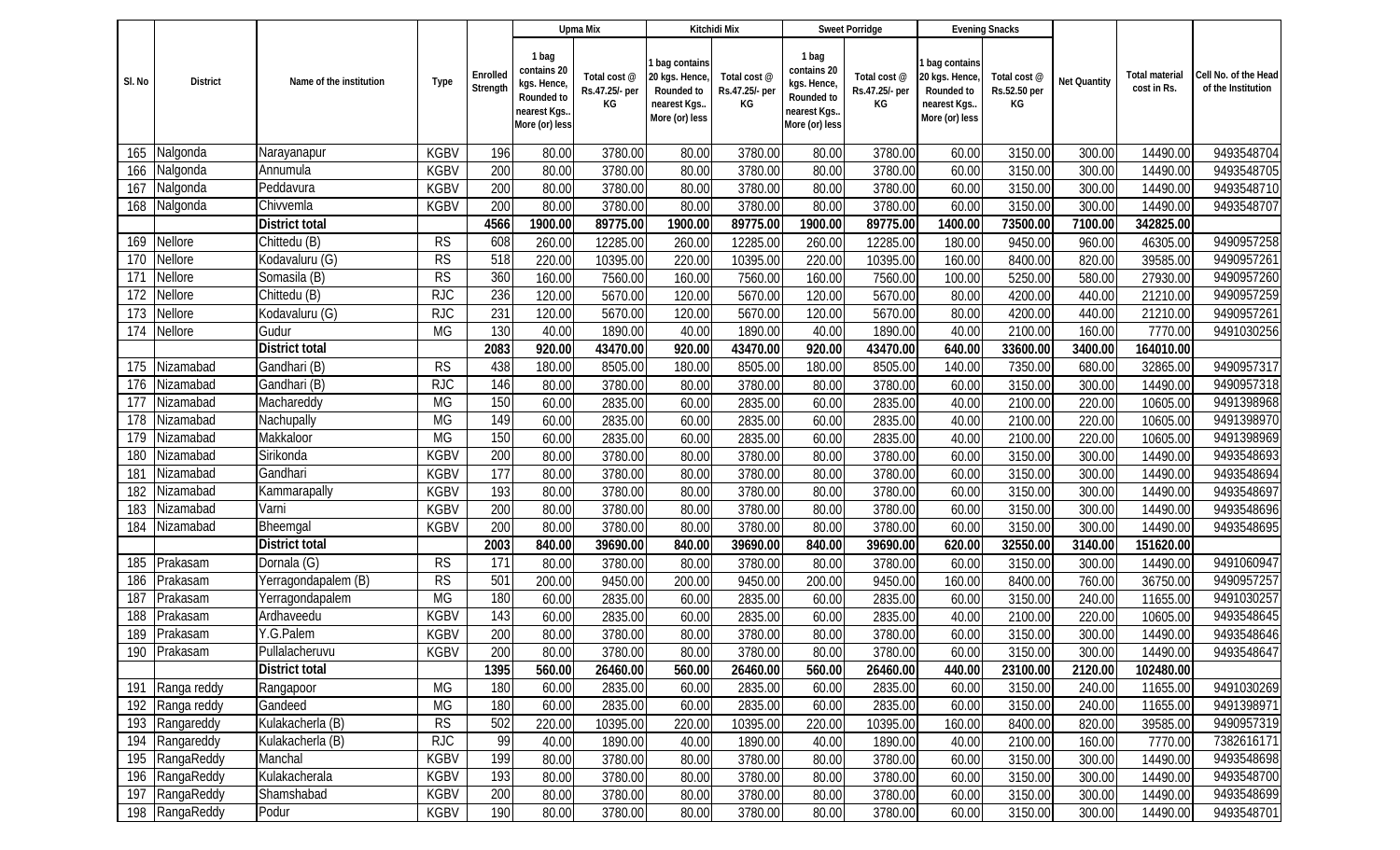|        |                   |                         |                        |                      |                                                                                     | Upma Mix                             |                                                                                  | Kitchidi Mix                         |                                                                                     | Sweet Porridge                       |                                                                                 | <b>Evening Snacks</b>              |              |                               |                                            |
|--------|-------------------|-------------------------|------------------------|----------------------|-------------------------------------------------------------------------------------|--------------------------------------|----------------------------------------------------------------------------------|--------------------------------------|-------------------------------------------------------------------------------------|--------------------------------------|---------------------------------------------------------------------------------|------------------------------------|--------------|-------------------------------|--------------------------------------------|
| SI. No | <b>District</b>   | Name of the institution | Type                   | Enrolled<br>Strength | 1 bag<br>contains 20<br>kgs. Hence,<br>Rounded to<br>nearest Kgs.<br>More (or) less | Total cost @<br>Rs.47.25/- per<br>КG | 1 bag contains<br>20 kgs. Hence,<br>Rounded to<br>nearest Kgs.<br>More (or) less | Total cost @<br>Rs.47.25/- per<br>КG | 1 bag<br>contains 20<br>kgs. Hence,<br>Rounded to<br>nearest Kgs.<br>More (or) less | Total cost @<br>Rs.47.25/- per<br>КG | I bag contains<br>20 kgs. Hence<br>Rounded to<br>nearest Kgs.<br>More (or) less | Total cost @<br>Rs.52.50 per<br>KG | Net Quantity | Total material<br>cost in Rs. | Cell No. of the Head<br>of the Institution |
| 199    | RangaReddy        | Basheerabad             | <b>KGBV</b>            | 200                  | 80.00                                                                               | 3780.00                              | 80.00                                                                            | 3780.00                              | 80.00                                                                               | 3780.00                              | 60.00                                                                           | 3150.00                            | 300.00       | 14490.00                      | 9493548702                                 |
|        |                   | District total          |                        | 1943                 | 780.00                                                                              | 36855.00                             | 780.00                                                                           | 36855.00                             | 780.00                                                                              | 36855.00                             | 620.00                                                                          | 32550.00                           | 2960.00      | 143115.00                     |                                            |
| 200    | Srikakulam        | Malli (B)               | <b>RS</b>              | 632                  | 260.00                                                                              | 12285.00                             | 260.00                                                                           | 12285.00                             | 260.00                                                                              | 12285.00                             | 180.00                                                                          | 9450.00                            | 960.00       | 46305.00                      | 9490957202                                 |
| 201    | Srikakulam        | Seethampeta (B)         | <b>RS</b>              | 437                  | 180.00                                                                              | 8505.00                              | 180.00                                                                           | 8505.00                              | 180.00                                                                              | 8505.00                              | 140.00                                                                          | 7350.00                            | 680.00       | 32865.00                      | 9490957207                                 |
| 202    | Srikakulam        | Seethampeta (G)         | <b>RS</b>              | 485                  | 200.00                                                                              | 9450.00                              | 200.00                                                                           | 9450.00                              | 200.00                                                                              | 9450.00                              | 140.00                                                                          | 7350.00                            | 740.00       | 35700.00                      | 9490957205                                 |
| 203    | Srikakulam        | Peddamadi (B)           | RS                     | 445                  | 180.00                                                                              | 8505.00                              | 180.00                                                                           | 8505.00                              | 180.00                                                                              | 8505.00                              | 140.00                                                                          | 7350.00                            | 680.00       | 32865.00                      | 9490957203                                 |
| 204    | Srikakulam        | Seethampeta (B)         | RJC                    | 360                  | 180.00                                                                              | 8505.00                              | 180.00                                                                           | 8505.00                              | 180.00                                                                              | 8505.00                              | 120.00                                                                          | 6300.00                            | 660.00       | 31815.00                      | 9490957208                                 |
| 205    | Srikakulam        | Seethampeta (G)         | <b>RJC</b>             | $\overline{263}$     | 140.00                                                                              | 6615.00                              | 140.00                                                                           | 6615.00                              | 140.00                                                                              | 6615.00                              | 100.00                                                                          | 5250.00                            | 520.00       | 25095.00                      | 9490957206                                 |
| 206    | Srikakulam        | Peddamadi (B)           | <b>RJC</b>             | $\overline{273}$     | 140.00                                                                              | 6615.00                              | 140.00                                                                           | 6615.00                              | 140.00                                                                              | 6615.00                              | 100.00                                                                          | 5250.00                            | 520.00       | 25095.00                      | 9490957204                                 |
| 207    | Srikakulam        | Karriguda               | <b>MG</b>              | 177                  | 60.00                                                                               | 2835.00                              | 60.00                                                                            | 2835.00                              | 60.00                                                                               | 2835.00                              | 60.00                                                                           | 3150.00                            | 240.00       | 11655.00                      | 9491398950                                 |
| 208    | Srikakulam        | Seethampeta             | MG                     | 180                  | 60.00                                                                               | 2835.00                              | 60.00                                                                            | 2835.00                              | 60.00                                                                               | 2835.00                              | 60.00                                                                           | 3150.00                            | 240.00       | 11655.00                      | 9491030254                                 |
| 209    | Srikakulam        | Meliaputti              | <b>KGBV</b>            | 190                  | 80.00                                                                               | 3780.00                              | 80.00                                                                            | 3780.00                              | 80.00                                                                               | 3780.00                              | 60.00                                                                           | 3150.00                            | 300.00       | 14490.00                      | 9493548617                                 |
| 210    | Srikakulam        | Seethampeta             | <b>KGBV</b>            | 200                  | 80.00                                                                               | 3780.00                              | 80.00                                                                            | 3780.00                              | 80.00                                                                               | 3780.00                              | 60.00                                                                           | 3150.00                            | 300.00       | 14490.00                      | 9493548618                                 |
| 211    | Srikakulam        | Patapatnam              | <b>KGBV</b>            | 195                  | 80.00                                                                               | 3780.00                              | 80.00                                                                            | 3780.00                              | 80.00                                                                               | 3780.00                              | 60.00                                                                           | 3150.00                            | 300.00       | 14490.00                      | 9493548616                                 |
| 212    | Srikakulam        | Malli (B)               | COE                    | 57                   | 40.00                                                                               | 1890.00                              | 40.00                                                                            | 1890.00                              | 40.00                                                                               | 1890.00                              | 40.00                                                                           | 2100.00                            | 160.00       | 7770.00                       | 9490957208                                 |
|        |                   | <b>District total</b>   |                        | 3894                 | 1680.00                                                                             | 79380.00                             | 1680.00                                                                          | 79380.00                             | 1680.00                                                                             | 79380.00                             | 1260.00                                                                         | 66150.00                           | 6300.00      | 304290.00                     |                                            |
| 213    | Visakhapatnam     | Arakuvally (G)          | <b>RS</b>              | 472                  | 200.00                                                                              | 9450.00                              | 200.00                                                                           | 9450.00                              | 200.00                                                                              | 9450.00                              | 140.00                                                                          | 7350.00                            | 740.00       | 35700.00                      | 9490957221                                 |
| 214    | Visakhapatnam     | Tummalavalasa (B)       | $\overline{\text{RS}}$ | 316                  | 140.00                                                                              | 6615.00                              | 140.00                                                                           | 6615.00                              | 140.00                                                                              | 6615.00                              | 100.00                                                                          | 5250.00                            | 520.00       | 25095.00                      | 9490957233                                 |
| 215    | Visakhapatnam     | Araku (B)               | $\overline{\text{RS}}$ | 570                  | 240.00                                                                              | 11340.00                             | 240.00                                                                           | 11340.00                             | 240.00                                                                              | 11340.00                             | 180.00                                                                          | 9450.00                            | 900.00       | 43470.00                      | 9490957219                                 |
| 216    | Visakhapatnam     | G.K.Veedhi (B)          | RS                     | 237                  | 100.00                                                                              | 4725.00                              | 100.00                                                                           | 4725.00                              | 100.00                                                                              | 4725.00                              | 80.00                                                                           | 4200.00                            | 380.00       | 18375.00                      | 9491060948                                 |
| 217    | Visakhapatnam     | Upper Sileru (B)        | <b>RS</b>              | 372                  | 160.00                                                                              | 7560.00                              | 160.00                                                                           | 7560.00                              | 160.00                                                                              | 7560.00                              | 120.00                                                                          | 6300.00                            | 600.00       | 28980.00                      | 9490957231                                 |
| 218    | Visakhapatnam     | Koyyuru (B)             | <b>RS</b>              | 473                  | 200.00                                                                              | 9450.00                              | 200.00                                                                           | 9450.00                              | 200.00                                                                              | 9450.00                              | 140.00                                                                          | 7350.00                            | 740.00       | 35700.00                      | 9490957225                                 |
| 219    | Visakhapatnam     | G.Madugula (B)          | $\overline{\text{RS}}$ | 442                  | 200.00                                                                              | 9450.00                              | 200.00                                                                           | 9450.00                              | 200.00                                                                              | 9450.00                              | 140.00                                                                          | 7350.00                            | 740.00       | 35700.00                      | 9490957223                                 |
| 220    | Visakhapatnam     | Peddabailu (B)          | RS                     | 487                  | 220.00                                                                              | 10395.00                             | 220.00                                                                           | 10395.00                             | 220.00                                                                              | 10395.00                             | 140.00                                                                          | 7350.00                            | 800.00       | 38535.00                      | 9490957229                                 |
| 221    | Visakhapatnam     | Paderu (G)              | <b>RS</b>              | 494                  | 200.00                                                                              | 9450.00                              | 200.00                                                                           | 9450.00                              | 200.00                                                                              | 9450.00                              | 140.00                                                                          | 7350.00                            | 740.00       | 35700.00                      | 9490957227                                 |
| 222    | Visakhapatnam     | Vizag EM-B              | RS                     | 623                  | 260.00                                                                              | 12285.00                             | 260.00                                                                           | 12285.00                             | 260.00                                                                              | 12285.00                             | 180.00                                                                          | 9450.00                            | 960.00       | 46305.00                      | 9490957232                                 |
| 223    | Visakhapatnam     | Arakuvally (G)          | <b>RJC</b>             | 381                  | 200.00                                                                              | 9450.00                              | 200.00                                                                           | 9450.00                              | 200.00                                                                              | 9450.00                              | 140.00                                                                          | 7350.00                            | 740.00       | 35700.00                      | 9490957222                                 |
| 224    | Visakhapatnam     | Araku (B)               | <b>RJC</b>             | 243                  | 120.00                                                                              | 5670.00                              | 120.00                                                                           | 5670.00                              | 120.00                                                                              | 5670.00                              | 80.00                                                                           | 4200.00                            | 440.00       | 21210.00                      | 9490957220                                 |
| 225    | Visakhapatnam     | Koyyuru (B)             | <b>RJC</b>             | 330                  | 160.00                                                                              | 7560.00                              | 160.00                                                                           | 7560.00                              | 160.00                                                                              | 7560.00                              | 120.00                                                                          | 6300.00                            | 600.00       | 28980.00                      | 9490957226                                 |
| 226    | Visakhapatnam     | G.K.Veedhi (G)          | <b>RJC</b>             | 358                  | 180.00                                                                              | 8505.00                              | 180.00                                                                           | 8505.00                              | 180.00                                                                              | 8505.00                              | 120.00                                                                          | 6300.00                            | 660.00       | 31815.00                      | 9490957235                                 |
| 227    | Visakhapatnam     | Chintapally (B)         | RJC                    | 319                  | 160.00                                                                              | 7560.00                              | 160.00                                                                           | 7560.00                              | 160.00                                                                              | 7560.00                              | 120.00                                                                          | 6300.00                            | 600.00       | 28980.00                      | 9490957234                                 |
| 228    | Visakhapatnam     | G.Madugula (B)          | <b>RJC</b>             | 420                  | 220.00                                                                              | 10395.00                             | 220.00                                                                           | 10395.00                             | 220.00                                                                              | 10395.00                             | 160.00                                                                          | 8400.00                            | 820.00       | 39585.00                      | 9490957224                                 |
| 229    | Visakhapatnam     | Peddabailu (B)          | <b>RJC</b>             | 310                  | 160.00                                                                              | 7560.00                              | 160.00                                                                           | 7560.00                              | 160.00                                                                              | 7560.00                              | 120.00                                                                          | 6300.00                            | 600.00       | 28980.00                      | 9490957230                                 |
| 230    | Visakhapatnam     | Paderu (G)              | <b>RJC</b>             | 380                  | 200.00                                                                              | 9450.00                              | 200.00                                                                           | 9450.00                              | 200.00                                                                              | 9450.00                              | 140.00                                                                          | 7350.00                            | 740.00       | 35700.00                      | 9490957228                                 |
| 231    | Visakhapatnam     | Vizag COE               | RJC                    | 177                  | 80.00                                                                               | 3780.00                              | 80.00                                                                            | 3780.00                              | 80.00                                                                               | 3780.00                              | 60.00                                                                           | 3150.00                            | 300.00       | 14490.00                      | 9490957236                                 |
| 232    | Visakhapatnam     | A.Sinivaram             | MG                     | 180                  | 60.00                                                                               | 2835.00                              | 60.00                                                                            | 2835.00                              | 60.00                                                                               | 2835.00                              | 60.00                                                                           | 3150.00                            | 240.00       | 11655.00                      | 9491398953                                 |
| 233    | Visakhapatnam     | Gomangi                 | MG                     | 150                  | 60.00                                                                               | 2835.00                              | 60.00                                                                            | 2835.00                              | 60.00                                                                               | 2835.00                              | 40.00                                                                           | 2100.00                            | 220.00       | 10605.00                      | 9494524230                                 |
|        | 234 Visakhapatnam | G.Madugula              | MG                     | 180                  | 60.00                                                                               | 2835.00                              | 60.00                                                                            | 2835.00                              | 60.00                                                                               | 2835.00                              | 60.00                                                                           | 3150.00                            | 240.00       | 11655.00                      | 9491398954                                 |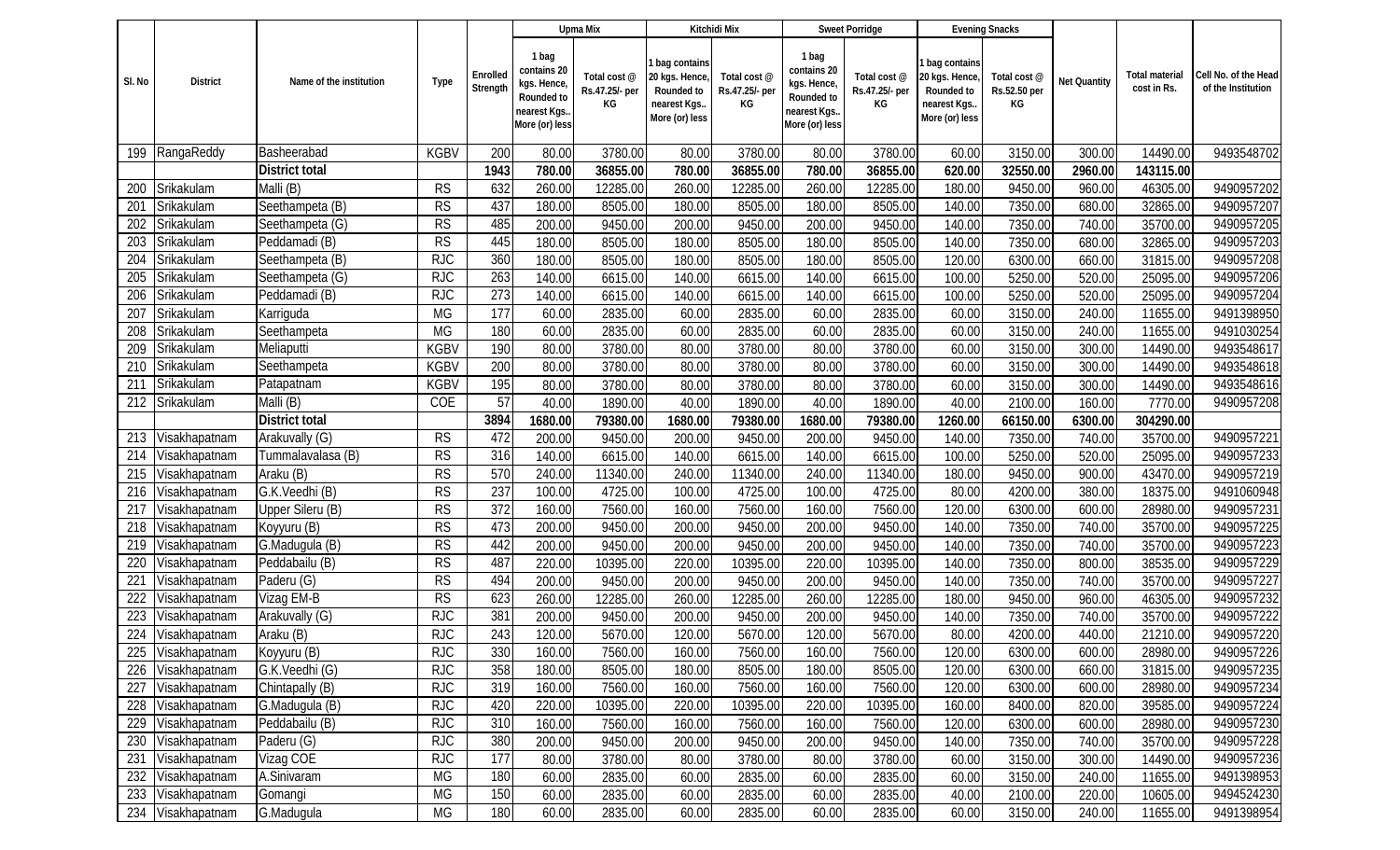|        |                 |                         |                        |                      |                                                                                     | Upma Mix                             |                                                                                  | Kitchidi Mix                         |                                                                                    | Sweet Porridge                       |                                                                                  | <b>Evening Snacks</b>              |              |                                      |                                            |
|--------|-----------------|-------------------------|------------------------|----------------------|-------------------------------------------------------------------------------------|--------------------------------------|----------------------------------------------------------------------------------|--------------------------------------|------------------------------------------------------------------------------------|--------------------------------------|----------------------------------------------------------------------------------|------------------------------------|--------------|--------------------------------------|--------------------------------------------|
| SI. No | <b>District</b> | Name of the institution | Type                   | Enrolled<br>Strength | 1 bag<br>contains 20<br>kgs. Hence,<br>Rounded to<br>nearest Kgs.<br>More (or) less | Total cost @<br>Rs.47.25/- per<br>КG | 1 bag contains<br>20 kgs. Hence,<br>Rounded to<br>nearest Kgs.<br>More (or) less | Total cost @<br>Rs.47.25/- per<br>КG | 1 bag<br>contains 20<br>kgs. Hence<br>Rounded to<br>nearest Kgs.<br>More (or) less | Total cost @<br>Rs.47.25/- per<br>КG | I bag contains<br>20 kgs. Hence,<br>Rounded to<br>nearest Kgs.<br>More (or) less | Total cost @<br>Rs.52.50 per<br>KG | Net Quantity | <b>Total material</b><br>cost in Rs. | Cell No. of the Head<br>of the Institution |
| 235    | Vishakapatnam   | Arakuvalley             | <b>KGBV</b>            | 200                  | 80.00                                                                               | 3780.00                              | 80.00                                                                            | 3780.00                              | 80.00                                                                              | 3780.00                              | 60.00                                                                            | 3150.00                            | 300.00       | 14490.00                             | 9493548627                                 |
| 236    | Vishakapatnam   | Chintapally             | <b>KGBV</b>            | 200                  | 80.00                                                                               | 3780.00                              | 80.00                                                                            | 3780.00                              | 80.00                                                                              | 3780.00                              | 60.00                                                                            | 3150.00                            | 300.00       | 14490.00                             | 9493548626                                 |
| 237    | Vishakapatnam   | G.K.Veedhi              | <b>KGBV</b>            | 188                  | 80.00                                                                               | 3780.00                              | 80.00                                                                            | 3780.00                              | 80.00                                                                              | 3780.00                              | 60.00                                                                            | 3150.00                            | 300.00       | 14490.00                             | 9493548631                                 |
| 238    | Vishakapatnam   | Paderu                  | <b>KGBV</b>            | 200                  | 80.00                                                                               | 3780.00                              | 80.00                                                                            | 3780.00                              | 80.00                                                                              | 3780.00                              | 60.00                                                                            | 3150.00                            | 300.00       | 14490.00                             | 9493548625                                 |
| 239    | Vishakapatnam   | G.Madugula              | <b>KGBV</b>            | 200                  | 80.00                                                                               | 3780.00                              | 80.00                                                                            | 3780.00                              | 80.00                                                                              | 3780.00                              | 60.00                                                                            | 3150.00                            | 300.00       | 14490.00                             | 9493548628                                 |
| 240    | Vishakapatnam   | Dumbriguda              | <b>KGBV</b>            | 200                  | 80.00                                                                               | 3780.00                              | 80.00                                                                            | 3780.00                              | 80.00                                                                              | 3780.00                              | 60.00                                                                            | 3150.00                            | 300.00       | 14490.00                             | 9493548629                                 |
| 241    | Vishakapatnam   | Peddabayulu             | <b>KGBV</b>            | 200                  | 80.00                                                                               | 3780.00                              | 80.00                                                                            | 3780.00                              | 80.00                                                                              | 3780.00                              | 60.00                                                                            | 3150.00                            | 300.00       | 14490.00                             | 9493548632                                 |
| 242    | Vishakapatnam   | Ananthagiri             | <b>KGBV</b>            | 200                  | 80.00                                                                               | 3780.00                              | 80.00                                                                            | 3780.00                              | 80.00                                                                              | 3780.00                              | 60.00                                                                            | 3150.00                            | 300.00       | 14490.00                             | 9493548630                                 |
|        |                 | <b>District total</b>   |                        | 9502                 | 4220.00                                                                             | 199395.00                            | 4220.00                                                                          | 199395.00                            | 4220.00                                                                            | 199395.00                            | 3060.00                                                                          | 160650.00                          | 15720.00     | 758835.00                            |                                            |
| 243    | Vizianagaram    | Parvathipuram SOE       | <b>URJC</b>            | 216                  | 100.00                                                                              | 4725.00                              | 100.00                                                                           | 4725.00                              | 100.00                                                                             | 4725.00                              | 80.00                                                                            | 4200.00                            | 380.00       | 18375.00                             | 9490957218                                 |
| 244    | Vizianagaram    | Parvathipuram SOE       | <b>URJC</b>            | 134                  | 60.00                                                                               | 2835.00                              | 60.00                                                                            | 2835.00                              | 60.00                                                                              | 2835.00                              | 60.00                                                                            | 3150.00                            | 240.00       | 11655.00                             | 9490957218                                 |
| 245    | Vizianagaram    | Bhadragiri (B)          | <b>RS</b>              | 460                  | 200.00                                                                              | 9450.00                              | 200.00                                                                           | 9450.00                              | 200.00                                                                             | 9450.00                              | 140.00                                                                           | 7350.00                            | 740.00       | 35700.00                             | 9490957209                                 |
| 246    | Vizianagaram    | Bhadragiri (G)          | <b>RS</b>              | 610                  | 260.00                                                                              | 12285.00                             | 260.00                                                                           | 12285.00                             | 260.00                                                                             | 12285.00                             | 180.00                                                                           | 9450.00                            | 960.00       | 46305.00                             | 9490957211                                 |
| 247    | Vizianagaram    | Komarada (B)            | $\overline{\text{RS}}$ | 420                  | 180.00                                                                              | 8505.00                              | 180.00                                                                           | 8505.00                              | 180.00                                                                             | 8505.00                              | 120.00                                                                           | 6300.00                            | 660.00       | 31815.00                             | 9490957213                                 |
| 248    | Vizianagaram    | Kurupam (G) at PVPM     | RS                     | 424                  | 180.00                                                                              | 8505.00                              | 180.00                                                                           | 8505.00                              | 180.00                                                                             | 8505.00                              | 120.00                                                                           | 6300.00                            | 660.00       | 31815.00                             | 9490957214                                 |
| 249    | Vizianagaram    | P.Konavalasa (B)        | <b>RS</b>              | 475                  | 200.00                                                                              | 9450.00                              | 200.00                                                                           | 9450.00                              | 200.00                                                                             | 9450.00                              | 140.00                                                                           | 7350.00                            | 740.00       | 35700.00                             | 9490957215                                 |
| 250    | Vizianagaram    | Bhadragiri (B)          | <b>RJC</b>             | 241                  | 120.00                                                                              | 5670.00                              | 120.00                                                                           | 5670.00                              | 120.00                                                                             | 5670.00                              | 80.00                                                                            | 4200.00                            | 440.00       | 21210.00                             | 9490957210                                 |
| 251    | Vizianagaram    | Bhadragiri (G)          | RJC                    | 331                  | 160.00                                                                              | 7560.00                              | 160.00                                                                           | 7560.00                              | 160.00                                                                             | 7560.00                              | 120.00                                                                           | 6300.00                            | 600.00       | 28980.00                             | 9490957212                                 |
| 252    | Vizianagaram    | Kurupam (G)             | <b>RJC</b>             | 127                  | 60.00                                                                               | 2835.00                              | 60.00                                                                            | 2835.00                              | 60.00                                                                              | 2835.00                              | 40.00                                                                            | 2100.00                            | 220.00       | 10605.00                             | 9490957214                                 |
| 253    | Vizianagaram    | P.Konavalasa (B)        | <b>RJC</b>             | 323                  | 160.00                                                                              | 7560.00                              | 160.00                                                                           | 7560.00                              | 160.00                                                                             | 7560.00                              | 120.00                                                                           | 6300.00                            | 600.00       | 28980.00                             | 9490957216                                 |
| 254    | Vizianagaram    | P.Konavalasa (G)        | <b>RJC</b>             | 338                  | 180.00                                                                              | 8505.00                              | 180.00                                                                           | 8505.00                              | 180.00                                                                             | 8505.00                              | 120.00                                                                           | 6300.00                            | 660.00       | 31815.00                             | 9490957217                                 |
| 255    | Vizianagaram    | G.L.Puram               | <b>KGBV</b>            | 200                  | 80.00                                                                               | 3780.00                              | 80.00                                                                            | 3780.00                              | 80.00                                                                              | 3780.00                              | 60.00                                                                            | 3150.00                            | 300.00       | 14490.00                             | 9493548619                                 |
| 256    | Vizianagaram    | Komarada                | <b>KGBV</b>            | 197                  | 80.00                                                                               | 3780.00                              | 80.00                                                                            | 3780.00                              | 80.00                                                                              | 3780.00                              | 60.00                                                                            | 3150.00                            | 300.00       | 14490.00                             | 9493548620                                 |
| 257    | Vizianagaram    | Mentada                 | <b>KGBV</b>            | 164                  | 60.00                                                                               | 2835.00                              | 60.00                                                                            | 2835.00                              | 60.00                                                                              | 2835.00                              | 40.00                                                                            | 2100.00                            | 220.00       | 10605.00                             | 6493548622                                 |
| 258    | Vizianagaram    | Makkuva                 | <b>KGBV</b>            | 191                  | 80.00                                                                               | 3780.00                              | 80.00                                                                            | 3780.00                              | 80.00                                                                              | 3780.00                              | 60.00                                                                            | 3150.00                            | 300.00       | 14490.00                             | 9493548621                                 |
| 259    | Vizianagaram    | Pachipenta              | <b>KGBV</b>            | 191                  | 80.00                                                                               | 3780.00                              | 80.00                                                                            | 3780.00                              | 80.00                                                                              | 3780.00                              | 60.00                                                                            | 3150.00                            | 300.00       | 14490.00                             | 9493548623                                 |
| 260    | Vizianagaram    | Pachipenta              | MG                     | 150                  | 60.00                                                                               | 2835.00                              | 60.00                                                                            | 2835.00                              | 60.00                                                                              | 2835.00                              | 40.00                                                                            | 2100.00                            | 220.00       | 10605.00                             | 9491398951                                 |
|        |                 | <b>District total</b>   |                        | 5192                 | 2300.00                                                                             | 108675.00                            | 2300.00                                                                          | 108675.00                            | 2300.00                                                                            | 108675.00                            | 1640.00                                                                          | 86100.00                           | 8540.00      | 412125.00                            |                                            |
|        | 261 Warangal    | Damaravoncha (B)        | <b>RS</b>              | 448                  | 180.00                                                                              | 8505.00                              | 180.00                                                                           | 8505.00                              | 180.00                                                                             | 8505.00                              | 140.00                                                                           | 7350.00                            | 680.00       | 32865.00                             | 9490957289                                 |
| 262    | Warangal        | Eturunagaram (B)        | RS                     | 428                  | 180.00                                                                              | 8505.00                              | 180.00                                                                           | 8505.00                              | 180.00                                                                             | 8505.00                              | 120.00                                                                           | 6300.00                            | 660.00       | 31815.00                             | 9490957290                                 |
| 263    | Warangal        | Kuravi (G)              | RS                     | 492                  | 200.00                                                                              | 9450.00                              | 200.00                                                                           | 9450.00                              | 200.00                                                                             | 9450.00                              | 140.00                                                                           | 7350.00                            | 740.00       | 35700.00                             | 9490957294                                 |
| 264    | Warangal        | Marripeda 9B)           | RS                     | 538                  | 220.00                                                                              | 10395.00                             | 220.00                                                                           | 10395.00                             | 220.00                                                                             | 10395.00                             | 160.00                                                                           | 8400.00                            | 820.00       | 39585.00                             | 9490957295                                 |
| 265    | Warangal        | Kothaguda (G)           | RS                     | 504                  | 220.00                                                                              | 10395.00                             | 220.00                                                                           | 10395.00                             | 220.00                                                                             | 10395.00                             | 160.00                                                                           | 8400.00                            | 820.00       | 39585.00                             | 9490957292                                 |
| 266    | Warangal        | Ashoknagar (B)          | <b>RS</b>              | 421                  | 180.00                                                                              | 8505.00                              | 180.00                                                                           | 8505.00                              | 180.00                                                                             | 8505.00                              | 120.00                                                                           | 6300.00                            | 660.00       | 31815.00                             | 9490957287                                 |
| 267    | Warangal        | Warangal EM-B           | RS                     | 538                  | 220.00                                                                              | 10395.00                             | 220.00                                                                           | 10395.00                             | 220.00                                                                             | 10395.00                             | 160.00                                                                           | 8400.00                            | 820.00       | 39585.00                             | 9490957296                                 |
|        | 268 Warangal    | Eturunagaram (B)        | RJC                    | 253                  | 120.00                                                                              | 5670.00                              | 120.00                                                                           | 5670.00                              | 120.00                                                                             | 5670.00                              | 100.00                                                                           | 5250.00                            | 460.00       | 22260.00                             | 9490957291                                 |
| 269    | Warangal        | Eturunagaram (G)        | <b>RJC</b>             | 357                  | 180.00                                                                              | 8505.00                              | 180.00                                                                           | 8505.00                              | 180.00                                                                             | 8505.00                              | 120.00                                                                           | 6300.00                            | 660.00       | 31815.00                             | 9490957293                                 |
|        | 270 Warangal    | Kuravi (G)              | <b>RJC</b>             | 336                  | 160.00                                                                              | 7560.00                              | 160.00                                                                           | 7560.00                              | 160.00                                                                             | 7560.00                              | 120.00                                                                           | 6300.00                            | 600.00       | 28980.00                             | 7382616170                                 |